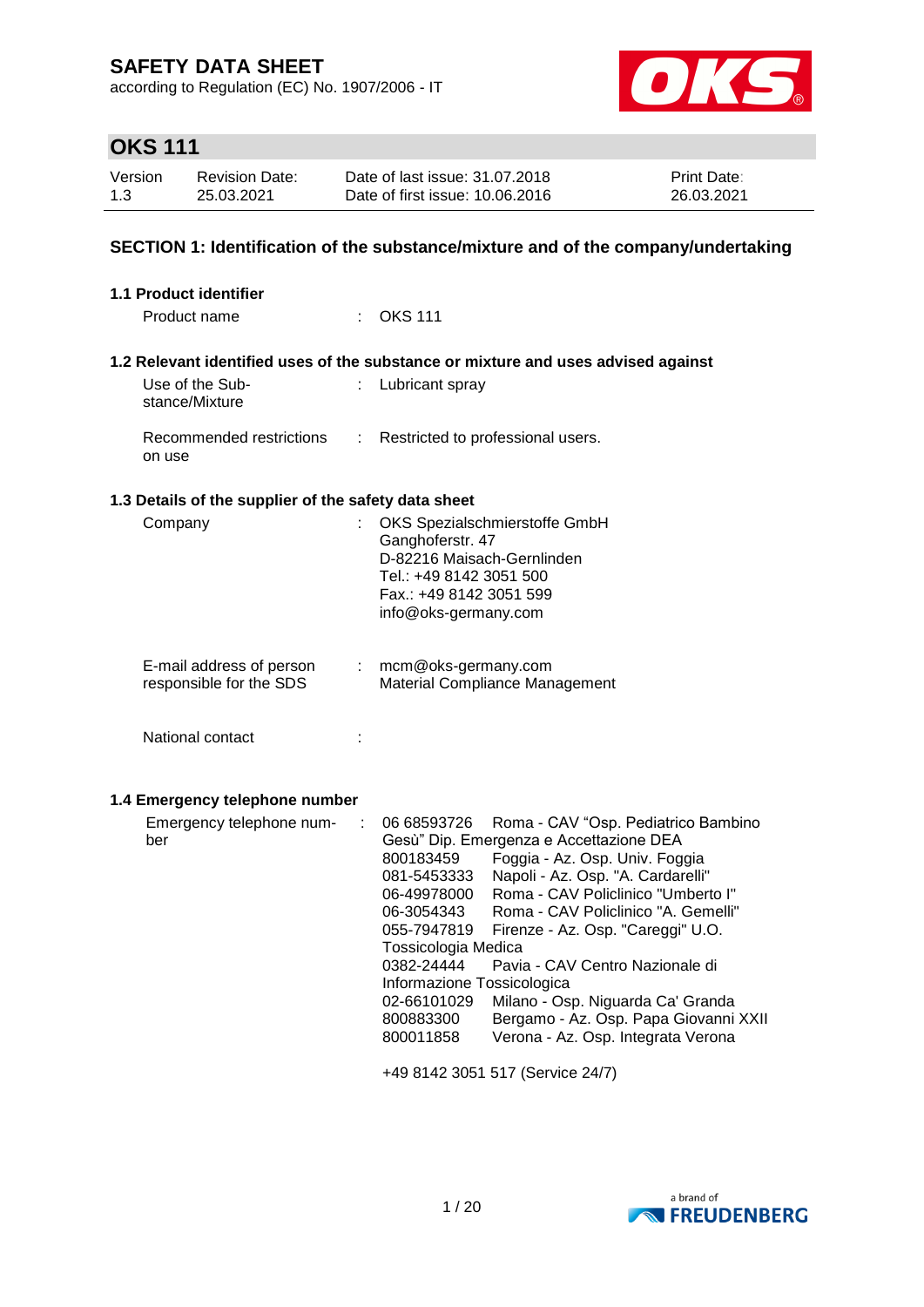according to Regulation (EC) No. 1907/2006 - IT



# **OKS 111**

| Version | <b>Revision Date:</b> | Date of last issue: 31.07.2018  | <b>Print Date:</b> |
|---------|-----------------------|---------------------------------|--------------------|
| 1.3     | 25.03.2021            | Date of first issue: 10.06.2016 | 26.03.2021         |

#### **SECTION 2: Hazards identification**

#### **2.1 Classification of the substance or mixture**

| Classification (REGULATION (EC) No 1272/2008)                                                |                                                                                         |  |  |  |  |
|----------------------------------------------------------------------------------------------|-----------------------------------------------------------------------------------------|--|--|--|--|
| Aerosols, Category 1                                                                         | H222: Extremely flammable aerosol.<br>H229: Pressurised container: May burst if heated. |  |  |  |  |
| Specific target organ toxicity - single ex-<br>posure, Category 3, Central nervous<br>system | H336: May cause drowsiness or dizziness.                                                |  |  |  |  |
| Aspiration hazard, Category 1                                                                | H304: May be fatal if swallowed and enters air-<br>ways.                                |  |  |  |  |
| Long-term (chronic) aquatic hazard, Cat-<br>egory 2                                          | H411: Toxic to aquatic life with long lasting effects.                                  |  |  |  |  |

#### **2.2 Label elements**

#### **Labelling (REGULATION (EC) No 1272/2008)**

| Hazard pictograms                        |                                                              |                                                                                                                                                                                                                             |
|------------------------------------------|--------------------------------------------------------------|-----------------------------------------------------------------------------------------------------------------------------------------------------------------------------------------------------------------------------|
| Signal word                              | Danger                                                       |                                                                                                                                                                                                                             |
| <b>Hazard statements</b>                 | H <sub>222</sub><br>H <sub>229</sub><br>H304<br>H336<br>H411 | Extremely flammable aerosol.<br>Pressurised container: May burst if heated.<br>May be fatal if swallowed and enters air-<br>ways.<br>May cause drowsiness or dizziness.<br>Toxic to aquatic life with long lasting effects. |
| Supplemental Hazard<br><b>Statements</b> | <b>EUH066</b>                                                | Repeated exposure may cause skin<br>dryness or cracking.                                                                                                                                                                    |
| Precautionary statements                 | <b>Prevention:</b>                                           |                                                                                                                                                                                                                             |
|                                          | P <sub>210</sub>                                             | Keep away from heat, hot surfaces, sparks,<br>open flames and other ignition sources. No<br>smoking.                                                                                                                        |
|                                          | P <sub>211</sub>                                             | Do not spray on an open flame or other<br>ignition source.                                                                                                                                                                  |
|                                          | P <sub>251</sub><br>P273                                     | Do not pierce or burn, even after use.<br>Avoid release to the environment.                                                                                                                                                 |
|                                          | <b>Response:</b>                                             |                                                                                                                                                                                                                             |
|                                          | $P301 + P310$                                                | IF SWALLOWED: Immediately call a<br>POISON CENTER/ doctor.                                                                                                                                                                  |
|                                          | P331                                                         | Do NOT induce vomiting.                                                                                                                                                                                                     |

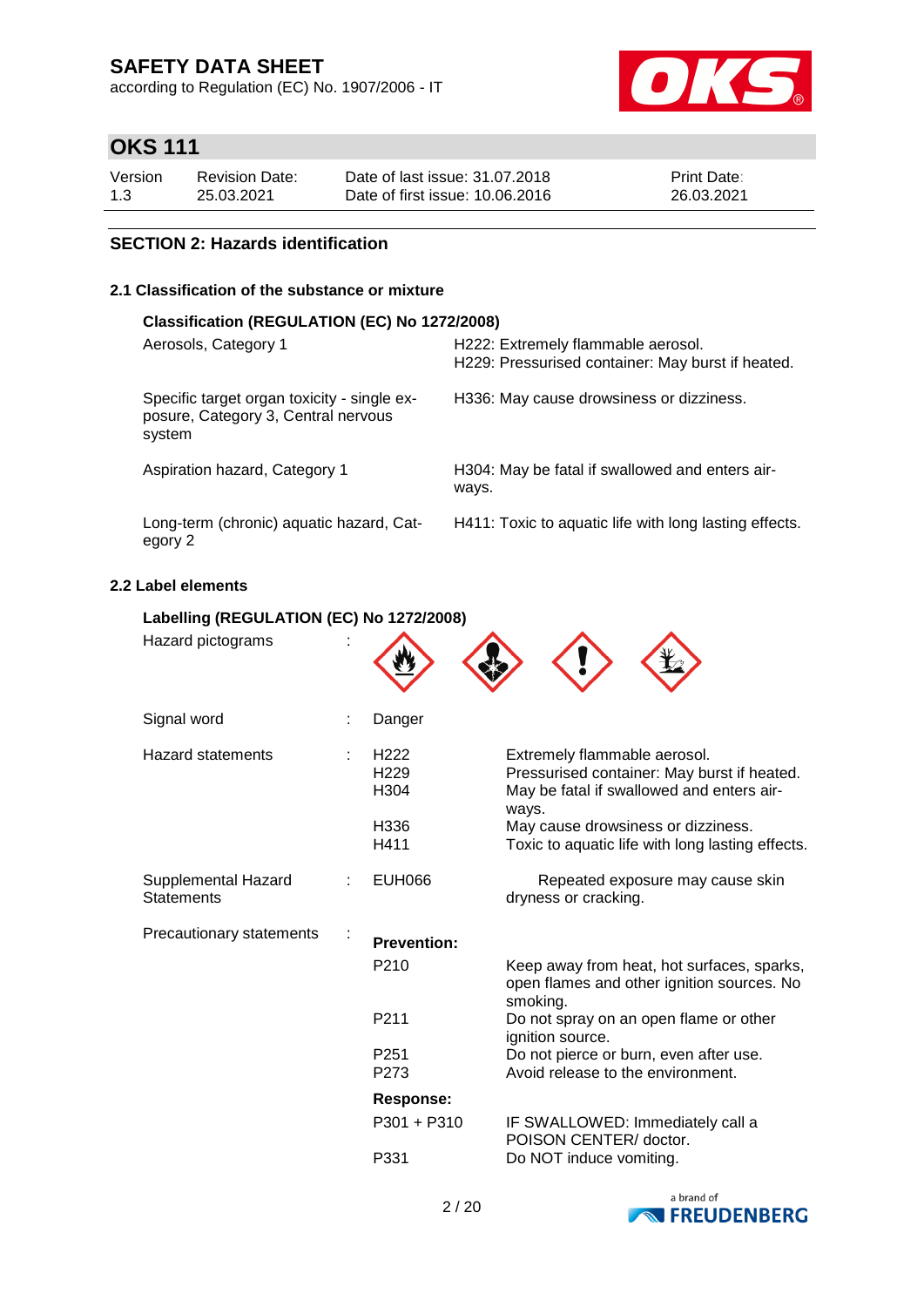according to Regulation (EC) No. 1907/2006 - IT



# **OKS 111**

| Version<br>1.3 | <b>Revision Date:</b><br>25.03.2021 | Date of last issue: 31.07.2018<br>Date of first issue: 10.06.2016 |                   | <b>Print Date:</b><br>26.03.2021                                                 |
|----------------|-------------------------------------|-------------------------------------------------------------------|-------------------|----------------------------------------------------------------------------------|
|                |                                     | P391                                                              | Collect spillage. |                                                                                  |
|                |                                     | Storage:                                                          |                   |                                                                                  |
|                |                                     | $P410 + P412$                                                     |                   | Protect from sunlight. Do not expose to<br>temperatures exceeding 50 °C/ 122 °F. |

Hazardous components which must be listed on the label: Hydrocarbons, C7-C9, n-alkanes, isoalkanes, cyclics

#### **2.3 Other hazards**

This substance/mixture contains no components considered to be either persistent, bioaccumulative and toxic (PBT), or very persistent and very bioaccumulative (vPvB) at levels of 0.1% or higher.

#### **SECTION 3: Composition/information on ingredients**

#### **3.2 Mixtures**

Chemical nature : Active agent with propellant and solvent. Wax

| <b>Components</b>                              |                         |                                     |                  |                |
|------------------------------------------------|-------------------------|-------------------------------------|------------------|----------------|
| Chemical name                                  | $CAS-N0$ .              | Classification                      | Concentration    | Concentration  |
|                                                | EC-No.                  |                                     | limits           | (% w/w)        |
|                                                |                         |                                     | M-Factor         |                |
|                                                | Index-No.               |                                     | <b>Notes</b>     |                |
|                                                | Registration number     |                                     |                  |                |
| Hydrocarbons, C7-C9,<br>n-alkanes, isoalkanes, | 64742-49-0<br>920-750-0 | Flam. Liq.2; H225<br>STOT SE3; H336 |                  | $>= 30 - 50$   |
| cyclics                                        |                         | Asp. Tox.1; H304                    |                  |                |
|                                                | 649-328-00-1            | Aquatic Chronic2;                   |                  |                |
|                                                | 01-2119473851-33-       | H411                                |                  |                |
|                                                | <b>XXXX</b>             |                                     |                  |                |
|                                                |                         |                                     |                  |                |
| propane                                        | 74-98-6                 | Flam. Gas1A;                        |                  | $>= 1 - 10$    |
|                                                | 200-827-9               | H <sub>220</sub>                    |                  |                |
|                                                | 601-003-00-5            | Press. GasCompr.<br>Gas; H280       | Note U (Table 3) |                |
|                                                | 01-2119486944-21-       |                                     |                  |                |
|                                                | <b>XXXX</b>             |                                     |                  |                |
|                                                |                         |                                     |                  |                |
| Substances with a workplace exposure limit :   |                         |                                     |                  |                |
| butane                                         | 106-97-8                | Flam. Gas1A;                        |                  | $>= 20 - < 30$ |
|                                                | 203-448-7               | H <sub>220</sub>                    |                  |                |
|                                                |                         | Press. GasCompr.                    | Note U (Table    |                |
|                                                | 601-004-00-0            | Gas; H280                           | 3), Note C       |                |
| molybdenum disul-                              | 1317-33-5               | Not classified                      |                  | $>= 10 - 20$   |
| phide                                          | 215-263-9               |                                     |                  |                |
|                                                |                         |                                     |                  |                |
|                                                |                         |                                     | a brand of       |                |

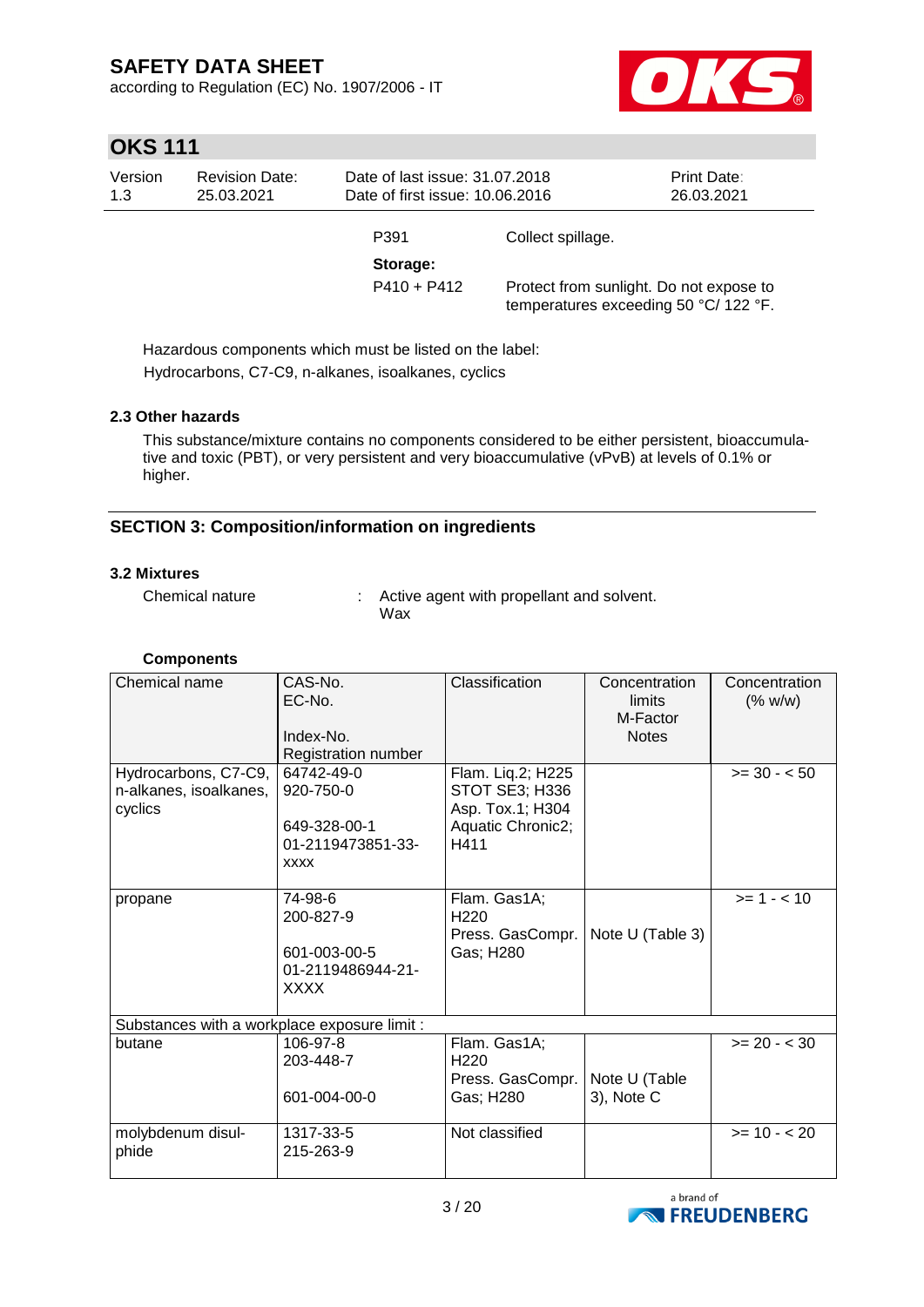according to Regulation (EC) No. 1907/2006 - IT



# **OKS 111**

| Version | <b>Revision Date:</b> | Date of last issue: 31.07.2018  | <b>Print Date:</b> |
|---------|-----------------------|---------------------------------|--------------------|
| 1.3     | 25.03.2021            | Date of first issue: 10.06.2016 | 26.03.2021         |
|         |                       |                                 |                    |

| isobutane | 75-28-5           | Flam. Gas1A;                                         |               | $>= 1 - 10$ |
|-----------|-------------------|------------------------------------------------------|---------------|-------------|
|           | 200-857-2         | H <sub>220</sub><br>Press. GasCompr.   Note U (Table |               |             |
|           | 601-004-00-0      | Gas; H280                                            | $3$ ), Note C |             |
|           | 01-2119485395-27- |                                                      |               |             |
|           | <b>XXXX</b>       |                                                      |               |             |

For explanation of abbreviations see section 16.

#### **SECTION 4: First aid measures**

#### **4.1 Description of first aid measures**

| If inhaled              | Call a physician or poison control centre immediately.<br>Remove person to fresh air. If signs/symptoms continue, get<br>medical attention.<br>Keep patient warm and at rest.<br>If unconscious, place in recovery position and seek medical<br>advice.<br>Keep respiratory tract clear.<br>If breathing is irregular or stopped, administer artificial respira-<br>tion. |
|-------------------------|---------------------------------------------------------------------------------------------------------------------------------------------------------------------------------------------------------------------------------------------------------------------------------------------------------------------------------------------------------------------------|
| In case of skin contact | Take off all contaminated clothing immediately.<br>t.<br>Get medical attention immediately if irritation develops and<br>persists.<br>Wash clothing before reuse.<br>Thoroughly clean shoes before reuse.<br>Wash skin thoroughly with soap and water or use recognized<br>skin cleanser.                                                                                 |
| In case of eye contact  | Rinse immediately with plenty of water, also under the eyelids,<br>÷<br>for at least 10 minutes.<br>Seek medical advice.                                                                                                                                                                                                                                                  |
| If swallowed            | Move the victim to fresh air.<br>If accidentally swallowed obtain immediate medical attention.<br>Keep respiratory tract clear.<br>Do NOT induce vomiting.<br>Rinse mouth with water.<br>Aspiration hazard if swallowed - can enter lungs and cause<br>damage.                                                                                                            |
|                         | 4.2 Most important symptoms and effects, both acute and delayed                                                                                                                                                                                                                                                                                                           |

| Headache | Symptoms | Inhalation may provoke the following symptoms:<br><b>Unconsciousness</b><br><b>Dizziness</b><br><b>Drowsiness</b> |
|----------|----------|-------------------------------------------------------------------------------------------------------------------|
|          |          |                                                                                                                   |
|          |          |                                                                                                                   |

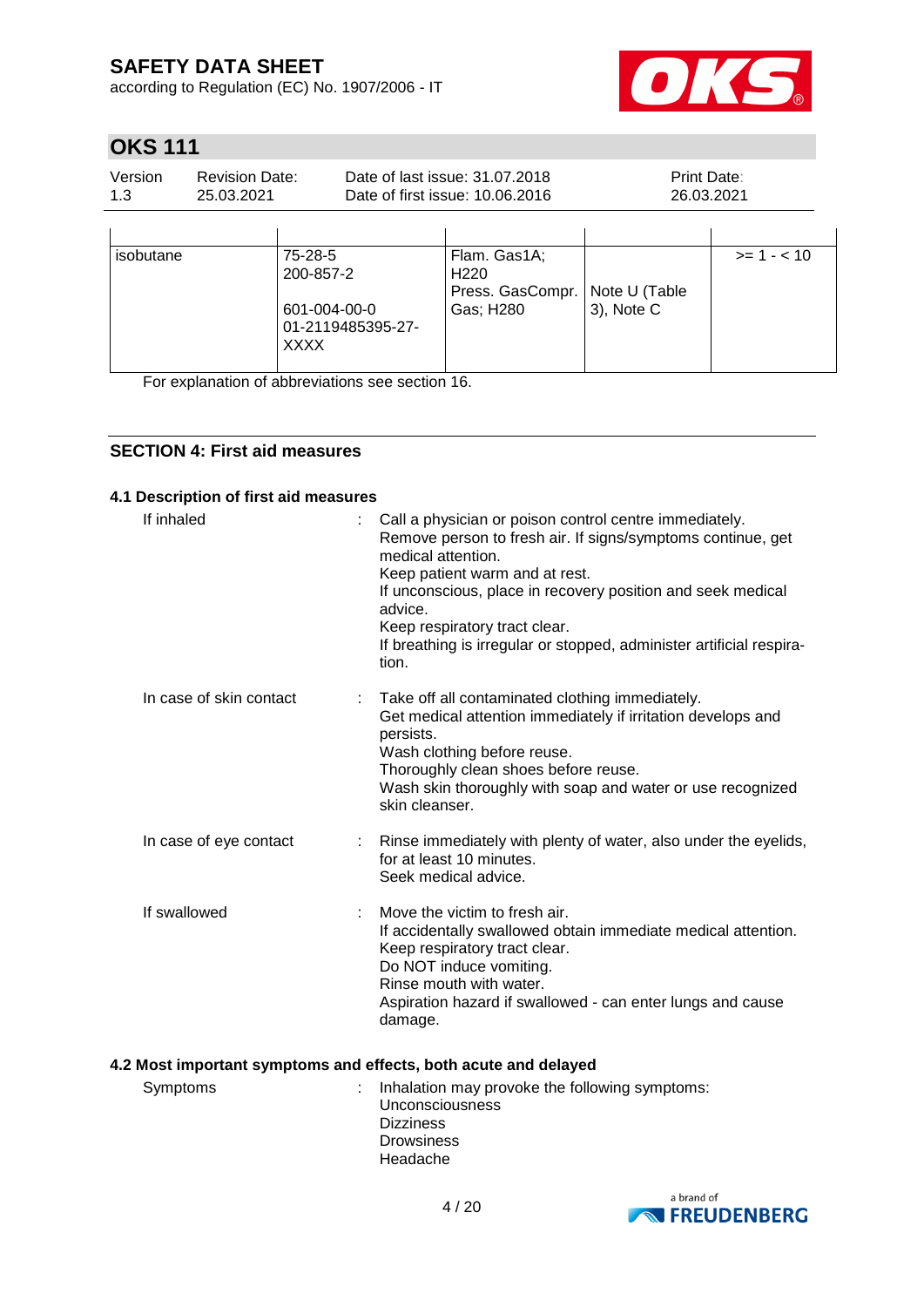according to Regulation (EC) No. 1907/2006 - IT



### **OKS 111**

| Version<br>1.3 | <b>Revision Date:</b><br>25.03.2021 |        | Date of last issue: 31.07.2018<br>Date of first issue: 10.06.2016                                                                                                        | <b>Print Date:</b><br>26.03.2021 |
|----------------|-------------------------------------|--------|--------------------------------------------------------------------------------------------------------------------------------------------------------------------------|----------------------------------|
|                |                                     | Nausea | <b>Tiredness</b><br>Skin contact may provoke the following symptoms:<br>Erythema                                                                                         |                                  |
|                |                                     |        | Aspiration may cause pulmonary oedema and pneumonitis.                                                                                                                   |                                  |
| <b>Risks</b>   |                                     |        | Central nervous system depression<br>Can be absorbed through skin.<br>Risk of product entering the lungs on vomiting after ingestion.<br>Health injuries may be delayed. |                                  |

#### **4.3 Indication of any immediate medical attention and special treatment needed**

| Treatment | Treat symptomatically. |
|-----------|------------------------|
|-----------|------------------------|

#### **SECTION 5: Firefighting measures**

#### **5.1 Extinguishing media** Suitable extinguishing media : ABC powder Unsuitable extinguishing media : High volume water jet **5.2 Special hazards arising from the substance or mixture** Specific hazards during firefighting : Fire Hazard Do not let product enter drains. Contains gas under pressure; may explode if heated. Beware of vapours accumulating to form explosive concentrations. Vapours can accumulate in low areas. Hazardous combustion prod- : ucts Carbon oxides Sulphur oxides Metal oxides **5.3 Advice for firefighters** Special protective equipment : for firefighters : In the event of fire, wear self-contained breathing apparatus. Use personal protective equipment. Exposure to decomposition products may be a hazard to health. Further information : Standard procedure for chemical fires. Collect contaminated fire extinguishing water separately. This must not be discharged into drains. Cool containers/tanks with water spray.

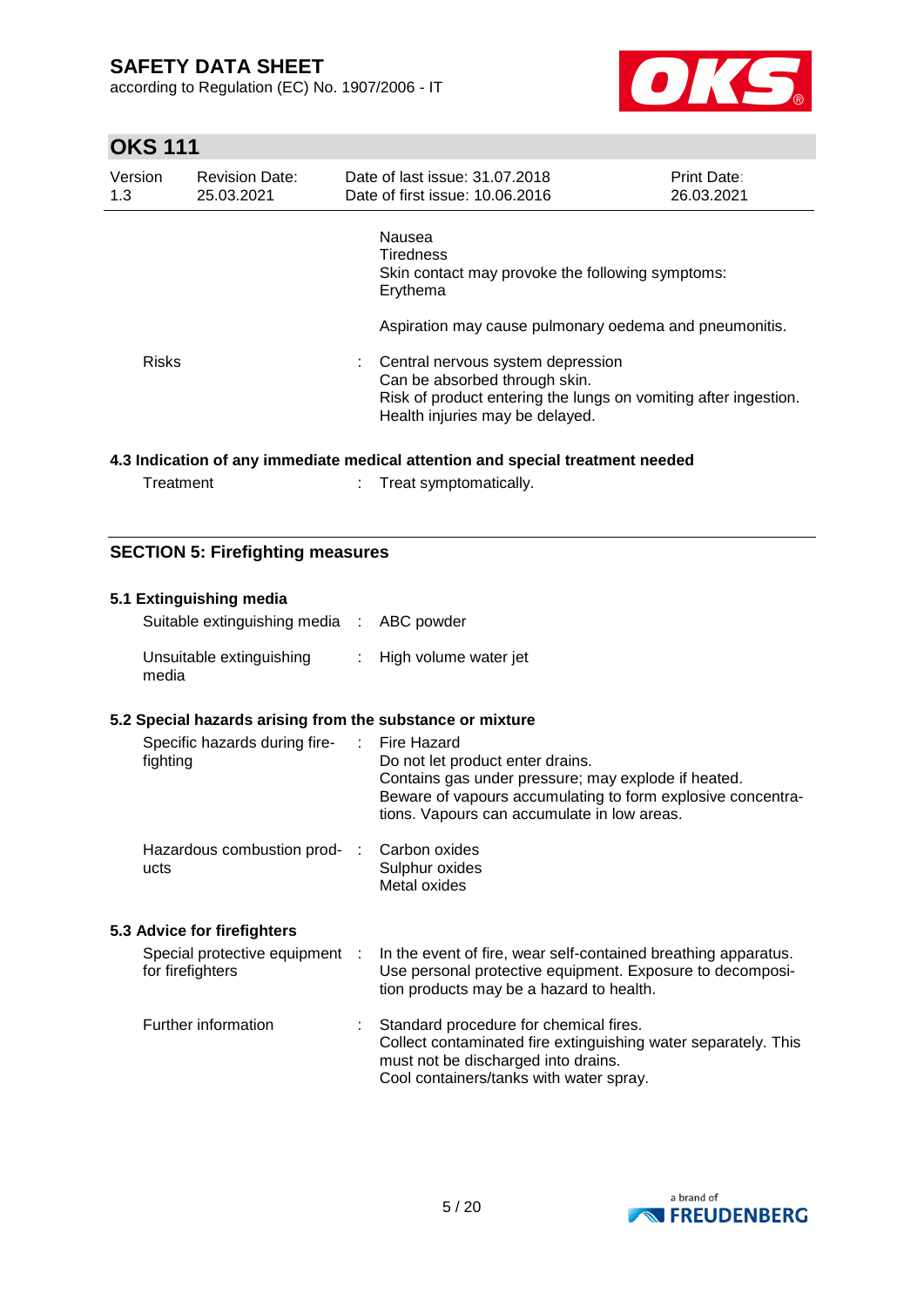according to Regulation (EC) No. 1907/2006 - IT



### **OKS 111**

| Version | <b>Revision Date:</b> | Date of last issue: 31.07.2018  | <b>Print Date:</b> |
|---------|-----------------------|---------------------------------|--------------------|
| 1.3     | 25.03.2021            | Date of first issue: 10.06.2016 | 26.03.2021         |

#### **SECTION 6: Accidental release measures**

#### **6.1 Personal precautions, protective equipment and emergency procedures**

| Personal precautions | : Evacuate personnel to safe areas.<br>Ensure adequate ventilation.<br>Remove all sources of ignition.<br>Do not breathe vapours or spray mist.<br>Do not breathe dust/fume/gas/mist/vapours/spray.<br>Refer to protective measures listed in sections 7 and 8.<br>Only qualified personnel equipped with suitable protective |
|----------------------|-------------------------------------------------------------------------------------------------------------------------------------------------------------------------------------------------------------------------------------------------------------------------------------------------------------------------------|
|                      | equipment may intervene.                                                                                                                                                                                                                                                                                                      |

#### **6.2 Environmental precautions**

| Environmental precautions |  | : Do not allow contact with soil, surface or ground water.<br>Prevent further leakage or spillage if safe to do so.<br>If the product contaminates rivers and lakes or drains inform<br>respective authorities. |
|---------------------------|--|-----------------------------------------------------------------------------------------------------------------------------------------------------------------------------------------------------------------|
|---------------------------|--|-----------------------------------------------------------------------------------------------------------------------------------------------------------------------------------------------------------------|

#### **6.3 Methods and material for containment and cleaning up**

| Methods for cleaning up |  | : Contain spillage, and then collect with non-combustible ab-<br>sorbent material, (e.g. sand, earth, diatomaceous earth, ver-<br>miculite) and place in container for disposal according to local<br>/ national regulations (see section 13).<br>Keep in suitable, closed containers for disposal.<br>Non-sparking tools should be used. |
|-------------------------|--|-------------------------------------------------------------------------------------------------------------------------------------------------------------------------------------------------------------------------------------------------------------------------------------------------------------------------------------------|
|-------------------------|--|-------------------------------------------------------------------------------------------------------------------------------------------------------------------------------------------------------------------------------------------------------------------------------------------------------------------------------------------|

#### **6.4 Reference to other sections**

For personal protection see section 8.

#### **SECTION 7: Handling and storage**

#### **7.1 Precautions for safe handling**

| Advice on safe handling |  | : Do not use in areas without adequate ventilation.<br>Do not breathe vapours or spray mist.<br>In case of insufficient ventilation, wear suitable respiratory<br>equipment.<br>Avoid contact with skin and eyes.<br>For personal protection see section 8.<br>Keep away from fire, sparks and heated surfaces.<br>Smoking, eating and drinking should be prohibited in the ap-<br>plication area.<br>Wash hands and face before breaks and immediately after<br>handling the product.<br>Do not get in eyes or mouth or on skin.<br>Do not get on skin or clothing.<br>Do not ingest.<br>Do not use sparking tools.<br>These safety instructions also apply to empty packaging which |
|-------------------------|--|---------------------------------------------------------------------------------------------------------------------------------------------------------------------------------------------------------------------------------------------------------------------------------------------------------------------------------------------------------------------------------------------------------------------------------------------------------------------------------------------------------------------------------------------------------------------------------------------------------------------------------------------------------------------------------------|
|-------------------------|--|---------------------------------------------------------------------------------------------------------------------------------------------------------------------------------------------------------------------------------------------------------------------------------------------------------------------------------------------------------------------------------------------------------------------------------------------------------------------------------------------------------------------------------------------------------------------------------------------------------------------------------------------------------------------------------------|

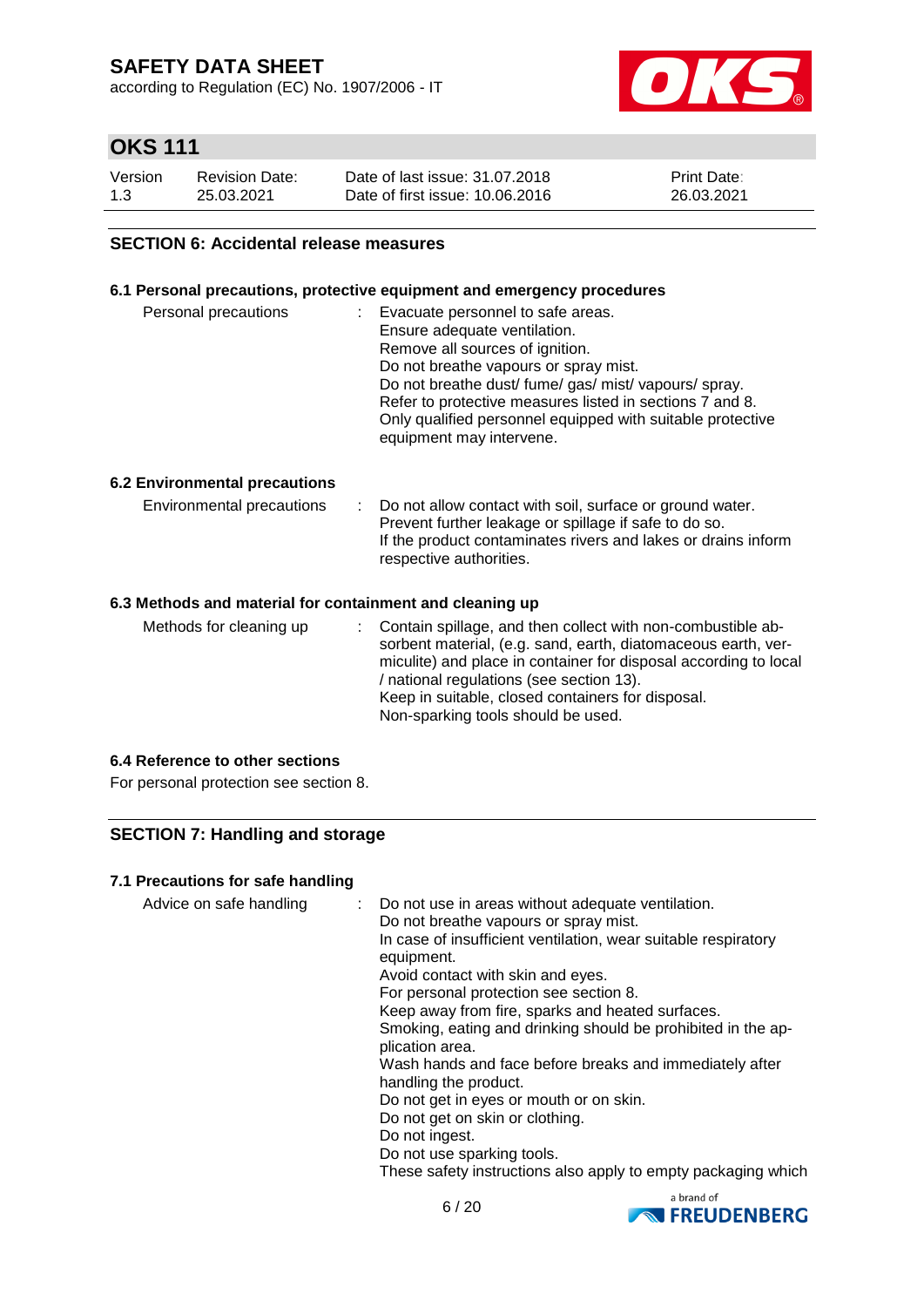according to Regulation (EC) No. 1907/2006 - IT



# **OKS 111**

| Version<br>1.3                                   | <b>Revision Date:</b><br>25.03.2021 |  | Date of last issue: 31.07.2018<br>Date of first issue: 10.06.2016                                                                                                                                                                                                                | Print Date:<br>26.03.2021 |  |
|--------------------------------------------------|-------------------------------------|--|----------------------------------------------------------------------------------------------------------------------------------------------------------------------------------------------------------------------------------------------------------------------------------|---------------------------|--|
|                                                  |                                     |  | may still contain product residues.<br>Pressurized container: protect from sunlight and do not ex-<br>pose to temperatures exceeding 50 °C. Do not pierce or burn,<br>even after use.                                                                                            |                           |  |
| Hygiene measures                                 |                                     |  | Wash face, hands and any exposed skin thoroughly after<br>handling.                                                                                                                                                                                                              |                           |  |
|                                                  |                                     |  | 7.2 Conditions for safe storage, including any incompatibilities                                                                                                                                                                                                                 |                           |  |
| Requirements for storage<br>areas and containers |                                     |  | : BEWARE: Aerosol is pressurized. Keep away from direct sun<br>exposure and temperatures over 50 °C. Do not open by force<br>or throw into fire even after use. Do not spray on flames or<br>red-hot objects. Store in accordance with the particular na-<br>tional regulations. |                           |  |
| 7.3 Specific end use(s)<br>Specific use(s)       |                                     |  | Specific instructions for handling, not required.                                                                                                                                                                                                                                |                           |  |
|                                                  |                                     |  |                                                                                                                                                                                                                                                                                  |                           |  |

#### **SECTION 8: Exposure controls/personal protection**

#### **8.1 Control parameters**

#### **8.2 Exposure controls**

#### **Engineering measures**

Use only in an area equipped with explosion proof exhaust ventilation. Handle only in a place equipped with local exhaust (or other appropriate exhaust).

| Personal protective equipment                                         |                                                                                                                                                                                                                                                                                                                                             |  |  |  |  |  |
|-----------------------------------------------------------------------|---------------------------------------------------------------------------------------------------------------------------------------------------------------------------------------------------------------------------------------------------------------------------------------------------------------------------------------------|--|--|--|--|--|
| Eye protection                                                        | Safety glasses with side-shields                                                                                                                                                                                                                                                                                                            |  |  |  |  |  |
| Hand protection<br>Material<br>Break through time<br>Protective index | : Nitrile rubber<br>$:$ > 10 min<br>$\therefore$ Class 1                                                                                                                                                                                                                                                                                    |  |  |  |  |  |
| Remarks                                                               | Wear protective gloves. The break through time depends<br>amongst other things on the material, the thickness and the<br>type of glove and therefore has to be measured for each<br>case.<br>The selected protective gloves have to satisfy the specifica-<br>tions of Regulation (EU) 2016/425 and the standard EN 374<br>derived from it. |  |  |  |  |  |
| Respiratory protection                                                | Use respiratory protection unless adequate local exhaust<br>ventilation is provided or exposure assessment demonstrates<br>that exposures are within recommended exposure guidelines.<br>Short term only                                                                                                                                    |  |  |  |  |  |

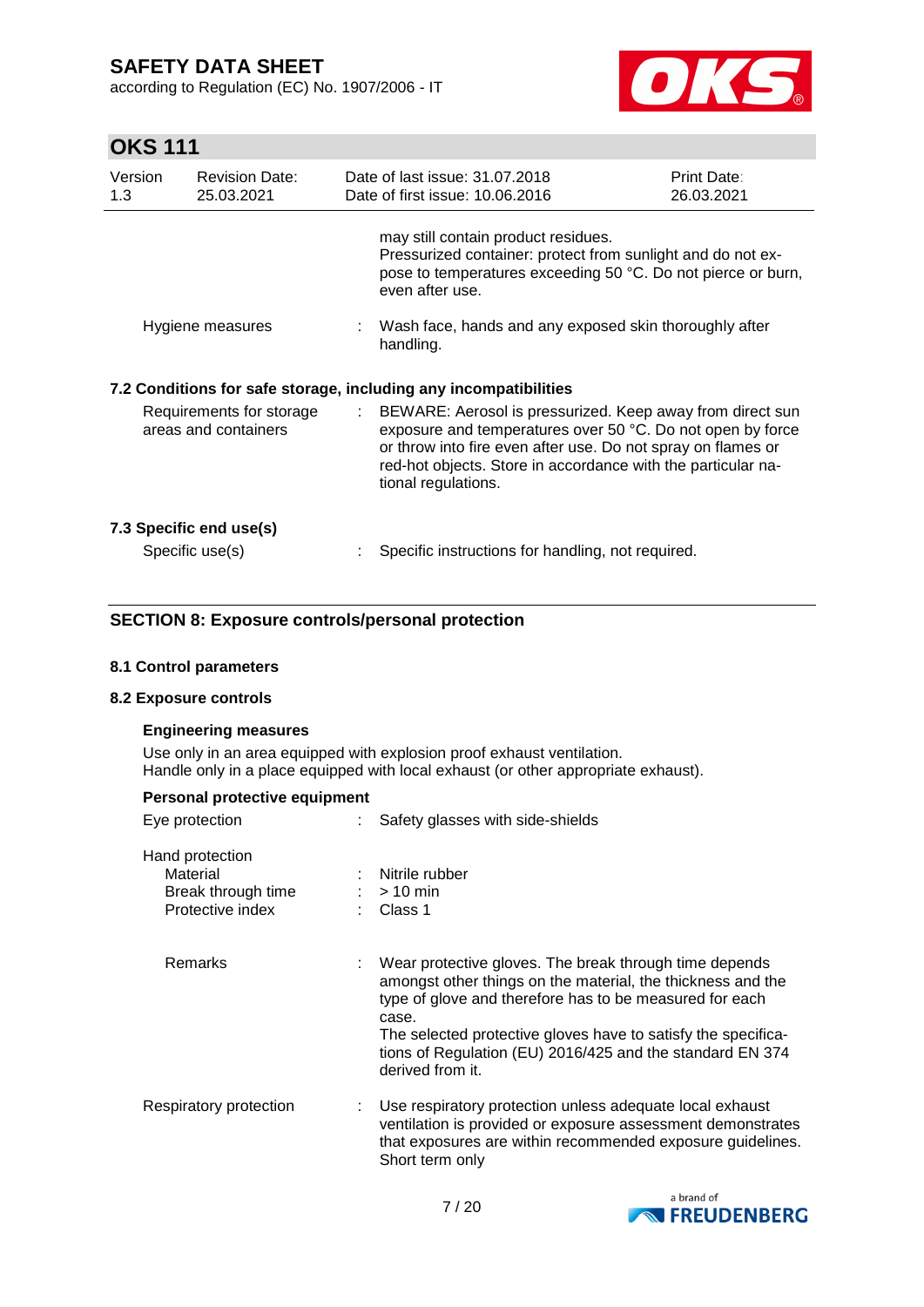according to Regulation (EC) No. 1907/2006 - IT



# **OKS 111**

| Version<br>1.3 | <b>Revision Date:</b><br>25.03.2021 | Date of last issue: 31.07.2018<br>Date of first issue: 10.06.2016                                                                                                                                                                                                                                             | <b>Print Date:</b><br>26.03.2021 |
|----------------|-------------------------------------|---------------------------------------------------------------------------------------------------------------------------------------------------------------------------------------------------------------------------------------------------------------------------------------------------------------|----------------------------------|
| Filter type    |                                     | Filter type A-P                                                                                                                                                                                                                                                                                               |                                  |
|                | Protective measures                 | The type of protective equipment must be selected according<br>to the concentration and amount of the dangerous substance<br>at the specific workplace.<br>Choose body protection in relation to its type, to the concen-<br>tration and amount of dangerous substances, and to the spe-<br>cific work-place. |                                  |

#### **SECTION 9: Physical and chemical properties**

#### **9.1 Information on basic physical and chemical properties**

| Appearance                                            |                       | aerosol                                                                           |
|-------------------------------------------------------|-----------------------|-----------------------------------------------------------------------------------|
| Colour                                                | t                     | black                                                                             |
| Odour                                                 |                       | characteristic                                                                    |
| <b>Odour Threshold</b>                                |                       | No data available                                                                 |
|                                                       |                       |                                                                                   |
| рH                                                    | ÷                     | Not applicable                                                                    |
| Melting point/range                                   |                       | No data available                                                                 |
| Boiling point/boiling range                           | t.                    | $-161$ °C<br>(1.013 hPa)                                                          |
| Flash point                                           | ÷                     | $-60 °C$<br>Method: Abel-Pensky                                                   |
| Evaporation rate                                      | t.                    | No data available                                                                 |
| Flammability (solid, gas)                             | ÷                     | Extremely flammable aerosol.                                                      |
| Upper explosion limit / Upper :<br>flammability limit |                       | 10,9 %(V)                                                                         |
| Lower explosion limit / Lower<br>flammability limit   | $\mathbb{Z}^{\times}$ | $0,9\%$ (V)                                                                       |
| Vapour pressure                                       | t                     | 3.800 hPa (20 °C)                                                                 |
| Relative vapour density                               | ÷                     | No data available                                                                 |
| Relative density                                      | Ì.                    | $0,77$ (20 $^{\circ}$ C)<br>Reference substance: Water<br>The value is calculated |

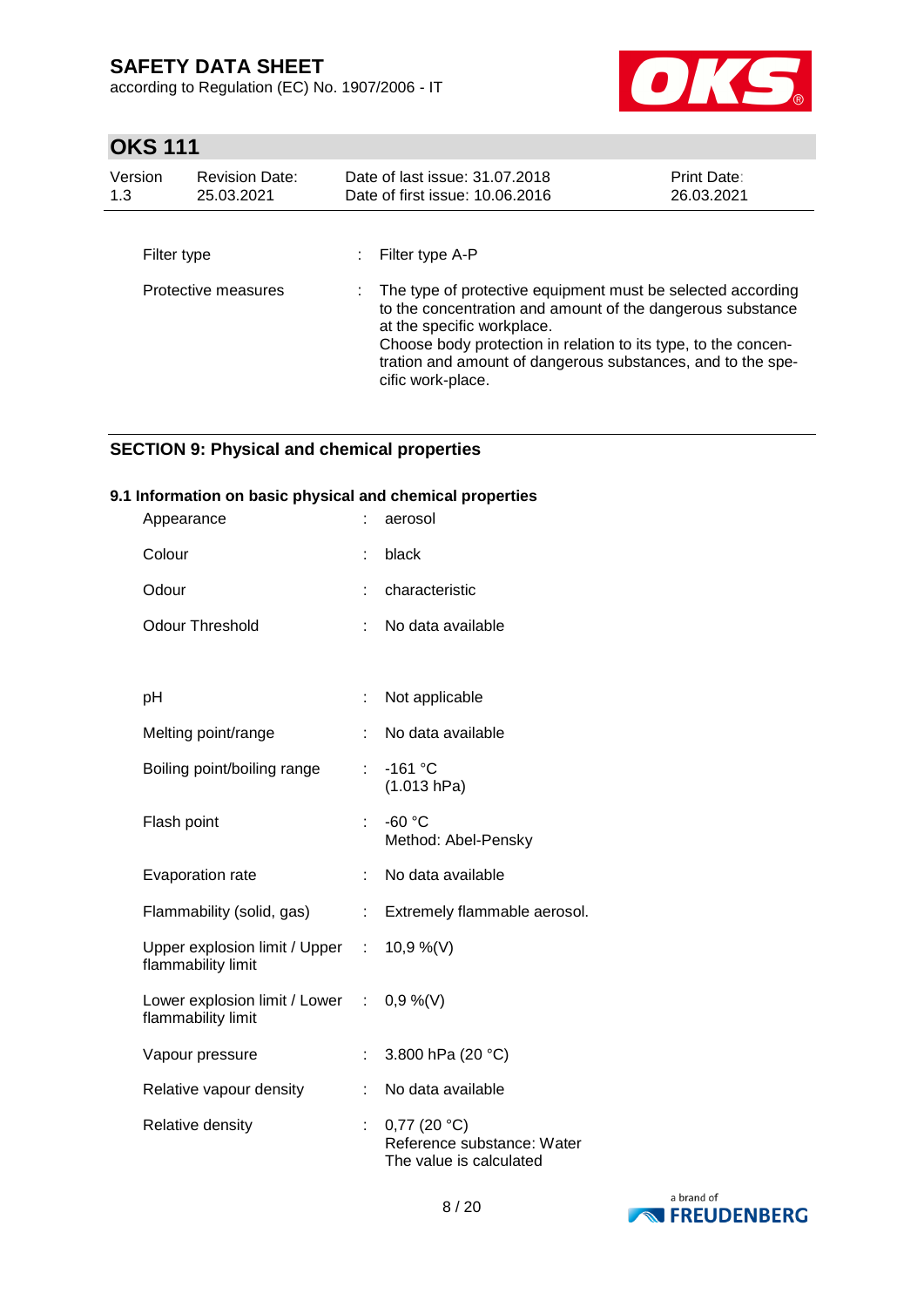according to Regulation (EC) No. 1907/2006 - IT



# **OKS 111**

| Version<br>1.3        |                     | <b>Revision Date:</b><br>25.03.2021 |   | Date of last issue: 31.07.2018<br>Date of first issue: 10.06.2016 | Print Date:<br>26.03.2021 |
|-----------------------|---------------------|-------------------------------------|---|-------------------------------------------------------------------|---------------------------|
|                       |                     |                                     |   |                                                                   |                           |
|                       | Density             |                                     | ÷ | 0,77 g/cm3<br>(20 °C)                                             |                           |
|                       | <b>Bulk density</b> |                                     |   | No data available                                                 |                           |
|                       | Solubility(ies)     | Water solubility                    |   | insoluble                                                         |                           |
|                       |                     | Solubility in other solvents        | ÷ | No data available                                                 |                           |
|                       | octanol/water       | Partition coefficient: n-           |   | No data available                                                 |                           |
|                       |                     | Auto-ignition temperature           | ÷ | No data available                                                 |                           |
|                       |                     | Decomposition temperature           |   | No data available                                                 |                           |
|                       | Viscosity           | Viscosity, dynamic                  |   | No data available                                                 |                           |
|                       |                     | Viscosity, kinematic                |   | $<$ 20,5 mm2/s (40 °C)                                            |                           |
|                       |                     | <b>Explosive properties</b>         |   | Not explosive                                                     |                           |
|                       |                     | Oxidizing properties                |   | No data available                                                 |                           |
| 9.2 Other information |                     |                                     |   |                                                                   |                           |
|                       |                     | Sublimation point                   |   | No data available                                                 |                           |
|                       |                     | Metal corrosion rate                |   | Not corrosive to metals                                           |                           |
|                       | Self-ignition       |                                     |   | No data available                                                 |                           |

### **SECTION 10: Stability and reactivity**

#### **10.1 Reactivity**

No hazards to be specially mentioned.

#### **10.2 Chemical stability**

Stable under normal conditions.

#### **10.3 Possibility of hazardous reactions**

Conditions to avoid : Heat, flames and sparks.



Hazardous reactions : No dangerous reaction known under conditions of normal use.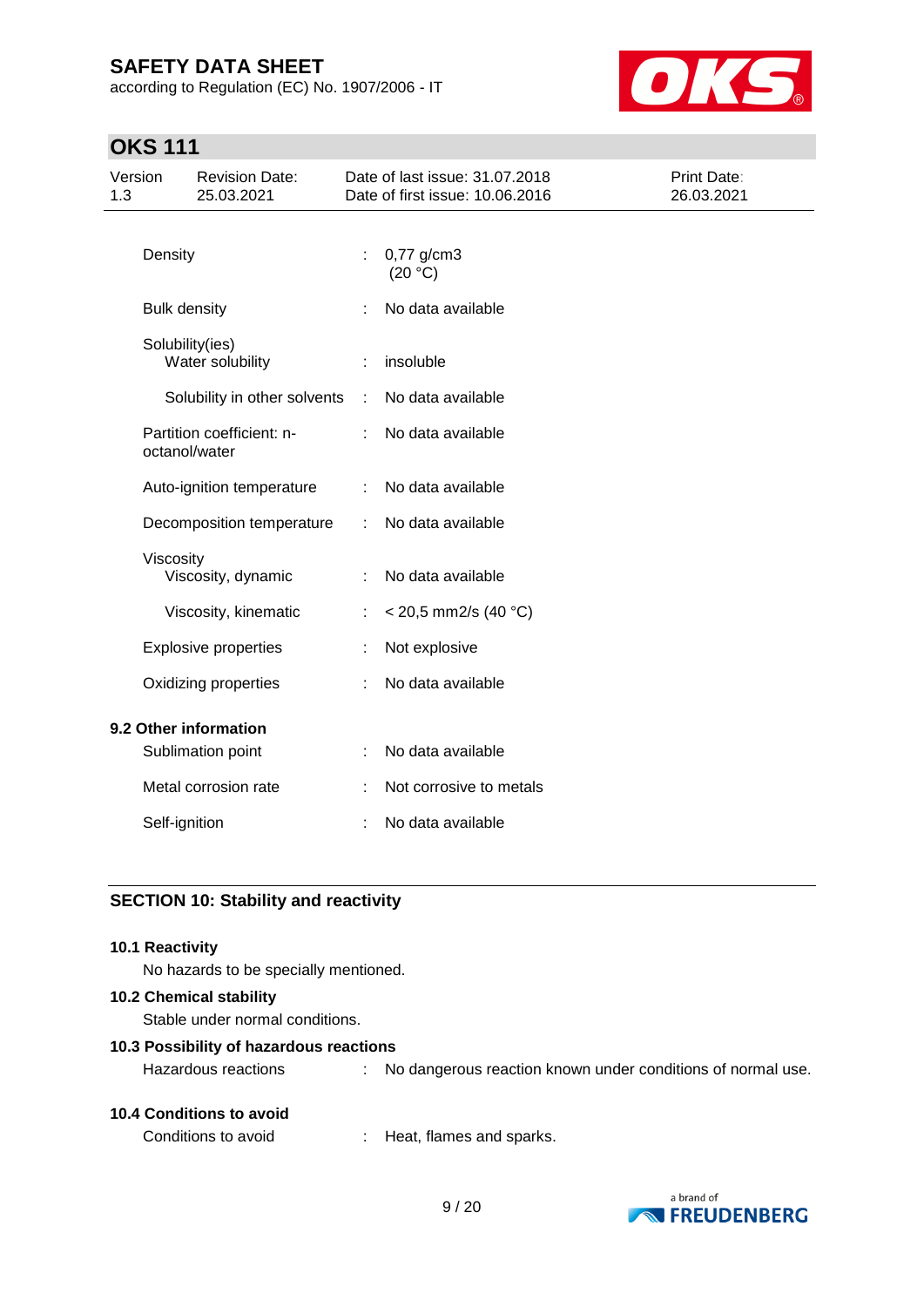according to Regulation (EC) No. 1907/2006 - IT



### **OKS 111**

| Version | Revision Date: | Date of last issue: 31.07.2018  | <b>Print Date:</b> |
|---------|----------------|---------------------------------|--------------------|
| 1.3     | 25.03.2021     | Date of first issue: 10.06.2016 | 26.03.2021         |

#### **10.5 Incompatible materials**

Materials to avoid : Oxidizing agents

#### **10.6 Hazardous decomposition products**

No decomposition if stored and applied as directed.

#### **SECTION 11: Toxicological information**

#### **11.1 Information on toxicological effects**

**Acute toxicity**

**Product:**

| Acute oral toxicity                                  |    | Remarks: Effects due to ingestion may include:                                                                                                                               |
|------------------------------------------------------|----|------------------------------------------------------------------------------------------------------------------------------------------------------------------------------|
|                                                      |    | Symptoms: Central nervous system depression                                                                                                                                  |
| Acute inhalation toxicity                            | ÷. | Remarks: Respiration of solvent vapour may cause dizziness.                                                                                                                  |
|                                                      |    | Symptoms: Inhalation may provoke the following symptoms:,<br>Respiratory disorder, Dizziness, Drowsiness, Vomiting, Fa-<br>tigue, Vertigo, Central nervous system depression |
| Acute dermal toxicity                                | ÷. | Remarks: Prolonged or repeated skin contact with liquid may<br>cause defatting resulting in drying, redness and possible blis-<br>tering.                                    |
|                                                      |    | Symptoms: Skin disorders                                                                                                                                                     |
| Components:                                          |    |                                                                                                                                                                              |
| Hydrocarbons, C7-C9, n-alkanes, isoalkanes, cyclics: |    |                                                                                                                                                                              |
| Acute oral toxicity                                  |    | LD50 Oral (Rat): $> 5.000$ mg/kg                                                                                                                                             |
| butane:                                              |    |                                                                                                                                                                              |
| Acute inhalation toxicity                            |    | : $LC50$ (Rat): 658 mg/l<br>Exposure time: 4 h<br>Test atmosphere: gas                                                                                                       |
| molybdenum disulphide:                               |    |                                                                                                                                                                              |
| Acute oral toxicity                                  |    | LD50 (Rat): $> 5.000$ mg/kg                                                                                                                                                  |
| Acute dermal toxicity                                |    | LD50 (Rat): > 16.000 mg/kg                                                                                                                                                   |
| isobutane:                                           |    |                                                                                                                                                                              |
| Acute inhalation toxicity                            | ÷. | LC50 (Rat): 658 mg/l<br>Exposure time: 4 h<br>Test atmosphere: gas                                                                                                           |
|                                                      |    |                                                                                                                                                                              |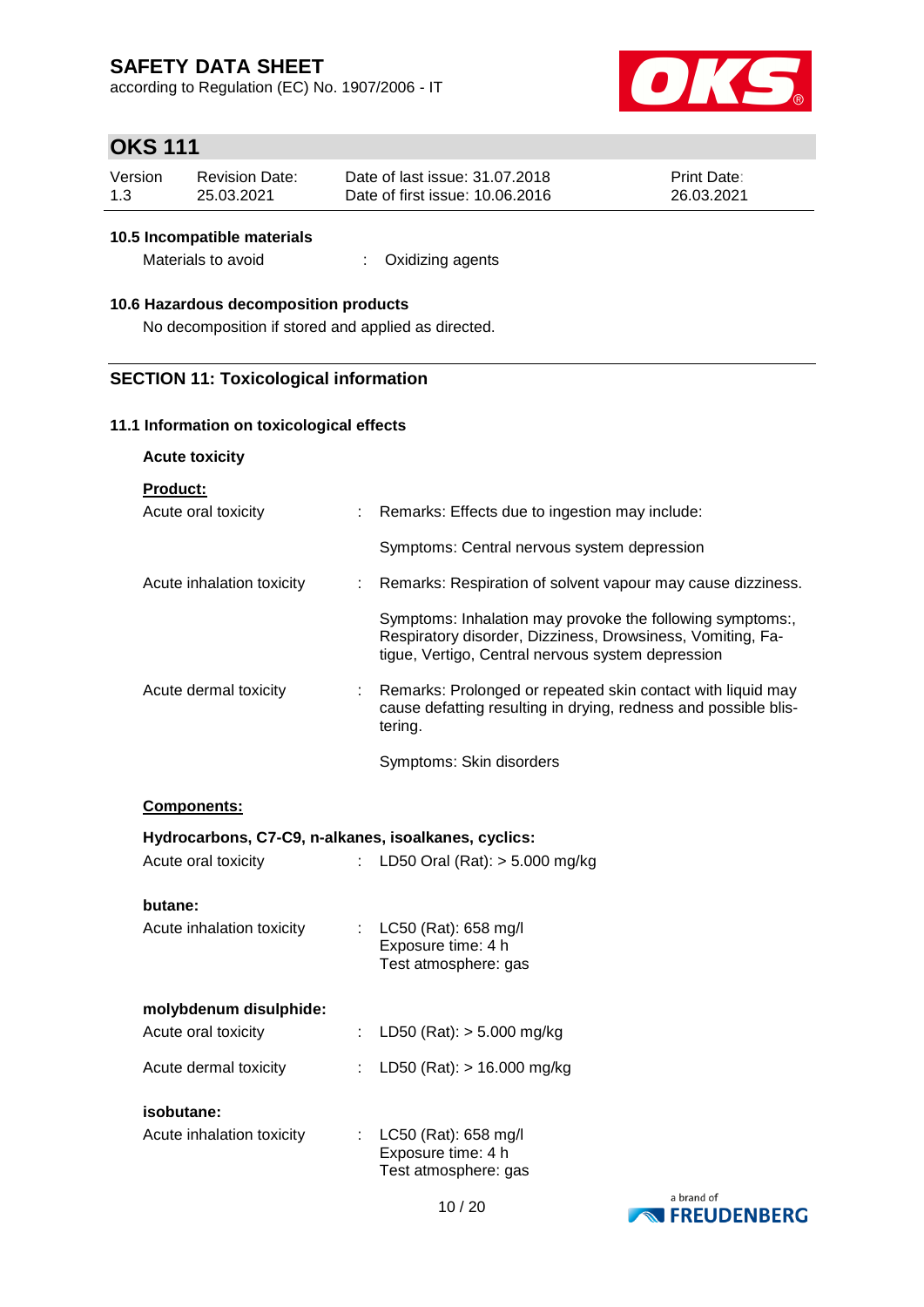according to Regulation (EC) No. 1907/2006 - IT



| <b>OKS 111</b> |                      |                                     |   |                                                                                  |                           |
|----------------|----------------------|-------------------------------------|---|----------------------------------------------------------------------------------|---------------------------|
| Version<br>1.3 |                      | <b>Revision Date:</b><br>25.03.2021 |   | Date of last issue: 31.07.2018<br>Date of first issue: 10.06.2016                | Print Date:<br>26.03.2021 |
|                |                      |                                     |   |                                                                                  |                           |
|                |                      | <b>Skin corrosion/irritation</b>    |   |                                                                                  |                           |
|                | Product:             |                                     |   |                                                                                  |                           |
|                | Remarks              |                                     | ÷ | This information is not available.                                               |                           |
|                |                      | Components:                         |   |                                                                                  |                           |
|                |                      |                                     |   | Hydrocarbons, C7-C9, n-alkanes, isoalkanes, cyclics:                             |                           |
|                | Result               |                                     |   | Repeated exposure may cause skin dryness or cracking.                            |                           |
|                |                      | molybdenum disulphide:              |   |                                                                                  |                           |
|                | Result               | Assessment                          |   | No skin irritation<br>No skin irritation                                         |                           |
|                |                      |                                     |   |                                                                                  |                           |
|                |                      | Serious eye damage/eye irritation   |   |                                                                                  |                           |
|                | Product:             |                                     |   |                                                                                  |                           |
|                | <b>Remarks</b>       |                                     |   | Contact with eyes may cause irritation.                                          |                           |
|                |                      | <b>Components:</b>                  |   |                                                                                  |                           |
|                |                      | molybdenum disulphide:              |   |                                                                                  |                           |
|                | Assessment<br>Result |                                     |   | No eye irritation<br>No eye irritation                                           |                           |
|                |                      | Respiratory or skin sensitisation   |   |                                                                                  |                           |
|                | <b>Product:</b>      |                                     |   |                                                                                  |                           |
|                | Remarks              |                                     |   | This information is not available.                                               |                           |
|                |                      | <b>Components:</b>                  |   |                                                                                  |                           |
|                |                      | molybdenum disulphide:              |   |                                                                                  |                           |
|                | Assessment<br>Result |                                     |   | Does not cause skin sensitisation.<br>Does not cause skin sensitisation.         |                           |
|                |                      |                                     |   |                                                                                  |                           |
|                |                      | <b>Germ cell mutagenicity</b>       |   |                                                                                  |                           |
|                | Product:             |                                     |   |                                                                                  |                           |
|                |                      | Genotoxicity in vitro               | ÷ | Remarks: No data available                                                       |                           |
|                |                      | Genotoxicity in vivo                |   | Remarks: No data available                                                       |                           |
|                |                      | <b>Components:</b>                  |   |                                                                                  |                           |
|                |                      | molybdenum disulphide:              |   |                                                                                  |                           |
|                |                      |                                     |   | Germ cell mutagenicity- As- : Animal testing did not show any mutagenic effects. |                           |

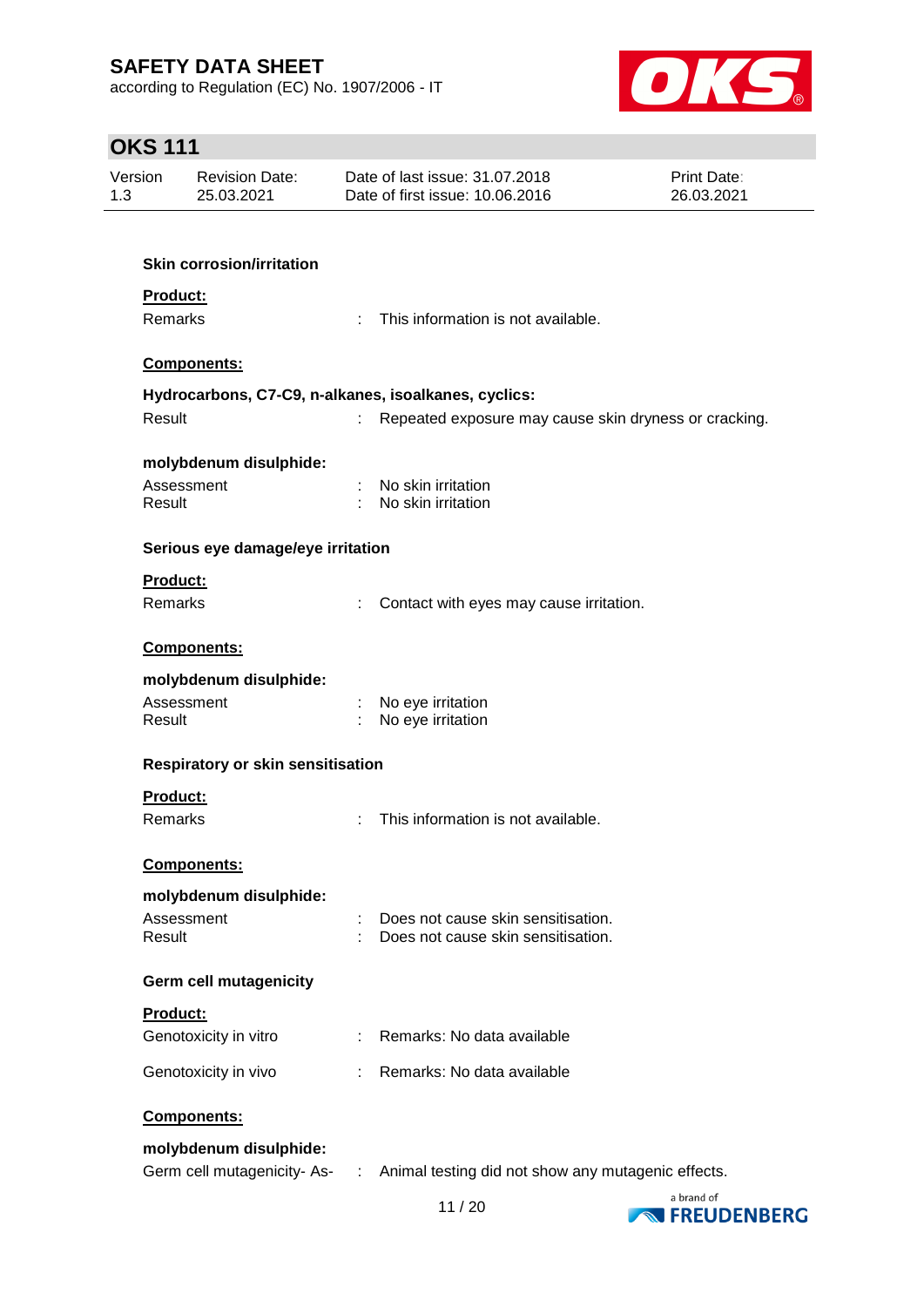according to Regulation (EC) No. 1907/2006 - IT



### **OKS 111**

| Version<br>1.3  | <b>Revision Date:</b><br>25.03.2021           |   | Date of last issue: 31.07.2018<br>Date of first issue: 10.06.2016                                   | <b>Print Date:</b><br>26.03.2021 |
|-----------------|-----------------------------------------------|---|-----------------------------------------------------------------------------------------------------|----------------------------------|
| sessment        |                                               |   |                                                                                                     |                                  |
|                 | Carcinogenicity                               |   |                                                                                                     |                                  |
| Product:        |                                               |   |                                                                                                     |                                  |
| Remarks         |                                               | ÷ | No data available                                                                                   |                                  |
|                 | Components:                                   |   |                                                                                                     |                                  |
|                 | molybdenum disulphide:                        |   |                                                                                                     |                                  |
| ment            | Carcinogenicity - Assess-                     |   | : No evidence of carcinogenicity in animal studies.                                                 |                                  |
|                 | <b>Reproductive toxicity</b>                  |   |                                                                                                     |                                  |
| <b>Product:</b> |                                               |   |                                                                                                     |                                  |
|                 | Effects on fertility                          |   | Remarks: No data available                                                                          |                                  |
| ment            | Effects on foetal develop-                    |   | : Remarks: No data available                                                                        |                                  |
|                 | <b>STOT - single exposure</b>                 |   |                                                                                                     |                                  |
|                 | <b>Components:</b>                            |   |                                                                                                     |                                  |
|                 |                                               |   | Hydrocarbons, C7-C9, n-alkanes, isoalkanes, cyclics:                                                |                                  |
|                 | Assessment                                    |   | May cause drowsiness or dizziness.                                                                  |                                  |
|                 | molybdenum disulphide:                        |   |                                                                                                     |                                  |
|                 | Assessment                                    |   | The substance or mixture is not classified as specific target<br>organ toxicant, single exposure.   |                                  |
|                 | <b>STOT - repeated exposure</b>               |   |                                                                                                     |                                  |
|                 | <b>Components:</b>                            |   |                                                                                                     |                                  |
|                 | molybdenum disulphide:                        |   |                                                                                                     |                                  |
|                 | Assessment                                    | ÷ | The substance or mixture is not classified as specific target<br>organ toxicant, repeated exposure. |                                  |
|                 | <b>Repeated dose toxicity</b>                 |   |                                                                                                     |                                  |
| <b>Product:</b> |                                               |   |                                                                                                     |                                  |
| Remarks         |                                               |   | This information is not available.                                                                  |                                  |
|                 | <b>Aspiration toxicity</b>                    |   |                                                                                                     |                                  |
| <b>Product:</b> | May be fatal if swallowed and enters airways. |   |                                                                                                     |                                  |

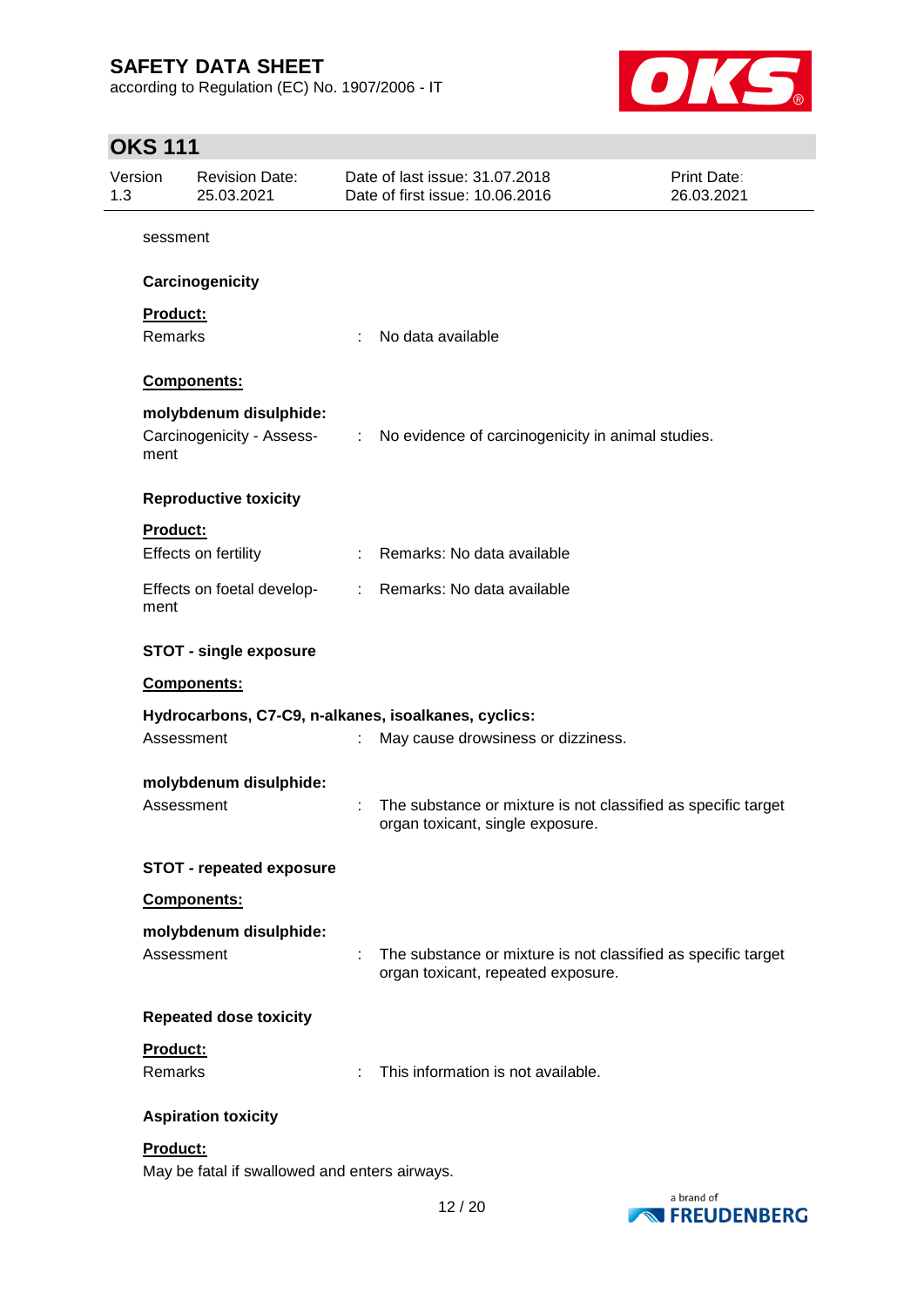according to Regulation (EC) No. 1907/2006 - IT



### **OKS 111**

| Version | Revision Date: | Date of last issue: 31.07.2018  | <b>Print Date:</b> |
|---------|----------------|---------------------------------|--------------------|
| 1.3     | 25.03.2021     | Date of first issue: 10.06.2016 | 26.03.2021         |

May be fatal if swallowed and enters airways.

#### **Components:**

| Hydrocarbons, C7-C9, n-alkanes, isoalkanes, cyclics: |
|------------------------------------------------------|
| May be fatal if swallowed and enters airways.        |

#### **Further information**

#### **Product:**

| Remarks                | Information given is based on data on the components and<br>the toxicology of similar products. |
|------------------------|-------------------------------------------------------------------------------------------------|
| <b>Components:</b>     |                                                                                                 |
| molybdenum disulphide: |                                                                                                 |
| Remarks                | Information given is based on data on the components and                                        |

the toxicology of similar products.

#### **SECTION 12: Ecological information**

#### **12.1 Toxicity**

|--|

| Toxicity to fish                                                                    |   | : Remarks: Toxic to aquatic organisms, may cause long-term<br>adverse effects in the aquatic environment. |
|-------------------------------------------------------------------------------------|---|-----------------------------------------------------------------------------------------------------------|
| Toxicity to daphnia and other : Remarks: No data available<br>aquatic invertebrates |   |                                                                                                           |
| Toxicity to algae/aquatic<br>plants                                                 |   | : Remarks: No data available                                                                              |
| Toxicity to microorganisms                                                          | ÷ | Remarks: No data available                                                                                |

#### **Components:**

**Hydrocarbons, C7-C9, n-alkanes, isoalkanes, cyclics:**

| Chronic aquatic toxicity |  | Toxic to aquatic life with long lasting effects. |
|--------------------------|--|--------------------------------------------------|
|--------------------------|--|--------------------------------------------------|

#### **molybdenum disulphide:**

| Toxicity to fish | : LC50 (Pimephales promelas (fathead minnow)): $> 100$ mg/l |
|------------------|-------------------------------------------------------------|
|                  | Exposure time: 96 h                                         |

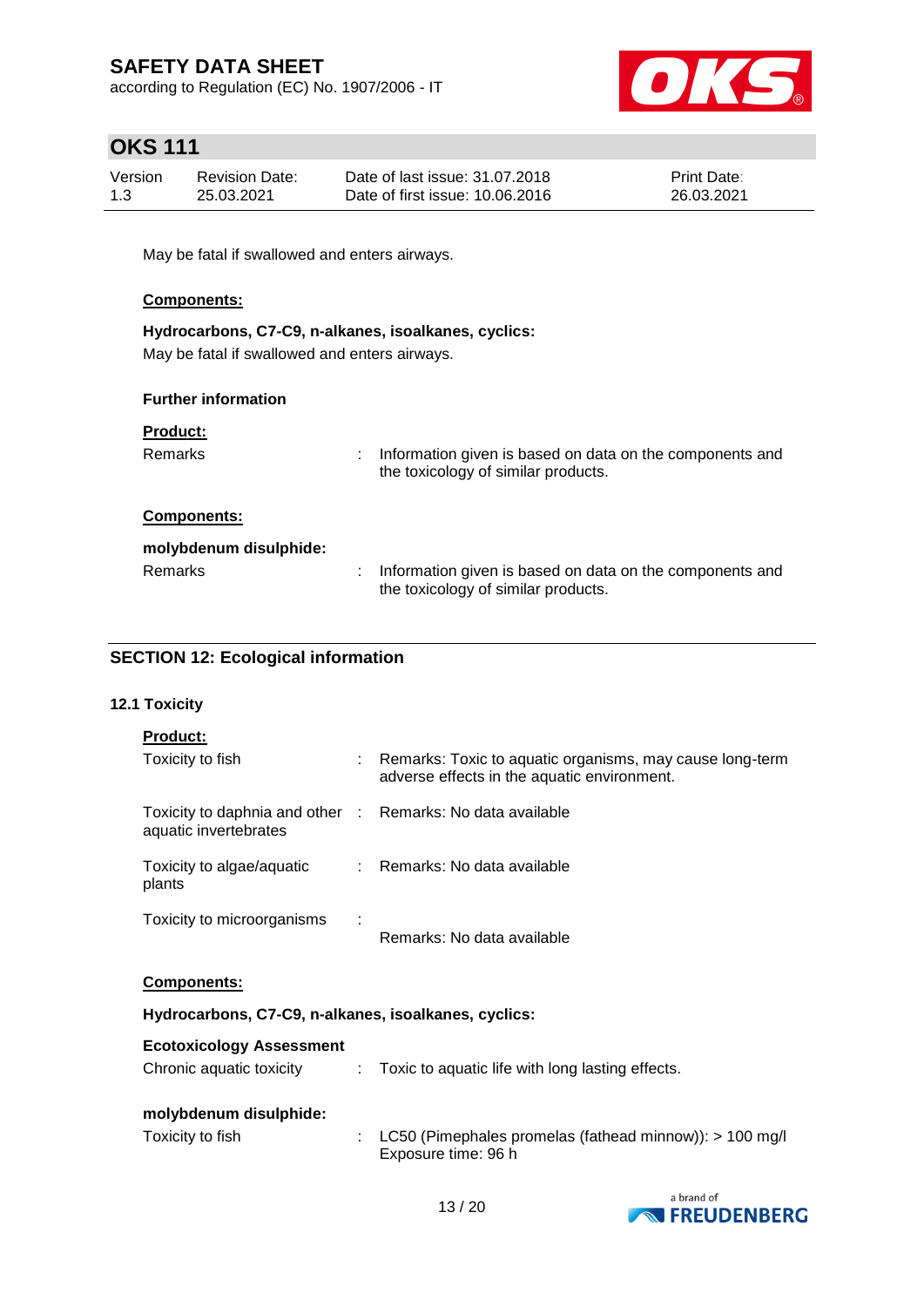according to Regulation (EC) No. 1907/2006 - IT



# **OKS 111**

| 1.3 | Version         | <b>Revision Date:</b><br>25.03.2021 |    | Date of last issue: 31.07.2018<br>Date of first issue: 10.06.2016                                                                                                                                                       | Print Date:<br>26.03.2021 |
|-----|-----------------|-------------------------------------|----|-------------------------------------------------------------------------------------------------------------------------------------------------------------------------------------------------------------------------|---------------------------|
|     |                 |                                     |    |                                                                                                                                                                                                                         |                           |
|     |                 | aquatic invertebrates               |    | Toxicity to daphnia and other : EC50 (Daphnia magna (Water flea)): > 100 mg/l<br>Exposure time: 48 h                                                                                                                    |                           |
|     | plants          | Toxicity to algae/aquatic           |    | : EC50 (Pseudokirchneriella subcapitata (green algae)): > 100<br>mg/l<br>Exposure time: 72 h                                                                                                                            |                           |
|     |                 | 12.2 Persistence and degradability  |    |                                                                                                                                                                                                                         |                           |
|     | Product:        |                                     |    |                                                                                                                                                                                                                         |                           |
|     |                 | Biodegradability                    |    | : Remarks: No data available                                                                                                                                                                                            |                           |
|     | ity             |                                     |    | Physico-chemical removabil- : Remarks: No data available                                                                                                                                                                |                           |
|     |                 | Components:                         |    |                                                                                                                                                                                                                         |                           |
|     |                 |                                     |    | Hydrocarbons, C7-C9, n-alkanes, isoalkanes, cyclics:                                                                                                                                                                    |                           |
|     |                 | Biodegradability                    | t. | Result: Readily biodegradable.                                                                                                                                                                                          |                           |
|     |                 | 12.3 Bioaccumulative potential      |    |                                                                                                                                                                                                                         |                           |
|     | <b>Product:</b> |                                     |    |                                                                                                                                                                                                                         |                           |
|     |                 | <b>Bioaccumulation</b>              |    | Remarks: This mixture contains no substance considered to<br>be persistent, bioaccumulating and toxic (PBT).<br>This mixture contains no substance considered to be very<br>persistent and very bioaccumulating (vPvB). |                           |
|     |                 | Components:                         |    |                                                                                                                                                                                                                         |                           |
|     |                 |                                     |    | Hydrocarbons, C7-C9, n-alkanes, isoalkanes, cyclics:                                                                                                                                                                    |                           |
|     |                 | Bioaccumulation                     |    | : Remarks: Not applicable                                                                                                                                                                                               |                           |
|     | octanol/water   | Partition coefficient: n-           |    | : Remarks: No data available                                                                                                                                                                                            |                           |
|     | propane:        |                                     |    |                                                                                                                                                                                                                         |                           |
|     | octanol/water   | Partition coefficient: n-           | ÷. | log Pow: 2,36                                                                                                                                                                                                           |                           |
|     | butane:         |                                     |    |                                                                                                                                                                                                                         |                           |
|     | octanol/water   | Partition coefficient: n-           | ÷  | log Pow: 2,89<br>Method: OECD Test Guideline 107                                                                                                                                                                        |                           |
|     | isobutane:      |                                     |    |                                                                                                                                                                                                                         |                           |
|     | octanol/water   | Partition coefficient: n-           |    | log Pow: 2,88<br>Method: OECD Test Guideline 107                                                                                                                                                                        |                           |

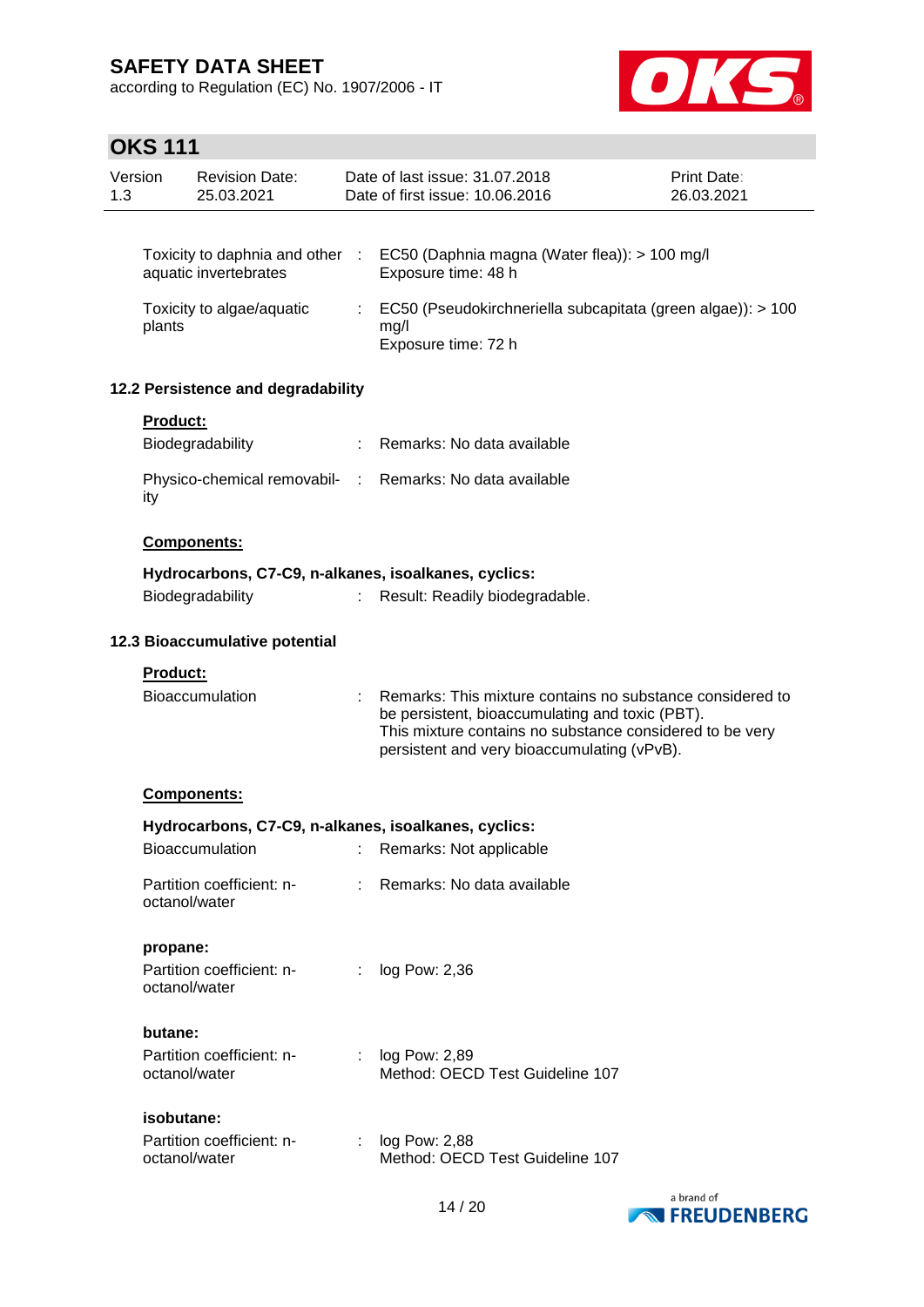according to Regulation (EC) No. 1907/2006 - IT



# **OKS 111**

| Version | Revision Date: | Date of last issue: 31.07.2018  | <b>Print Date:</b> |
|---------|----------------|---------------------------------|--------------------|
| 1.3     | 25.03.2021     | Date of first issue: 10.06.2016 | 26.03.2021         |

#### **12.4 Mobility in soil**

#### **Product:**

| Assessment              | t i | This substance/mixture contains no components considered<br>to be either persistent, bioaccumulative and toxic (PBT), or<br>very persistent and very bioaccumulative (vPvB) at levels of<br>$0.1\%$ or higher |
|-------------------------|-----|---------------------------------------------------------------------------------------------------------------------------------------------------------------------------------------------------------------|
| 6 Other adverse effects |     |                                                                                                                                                                                                               |
|                         |     |                                                                                                                                                                                                               |

# $12.6$

| <b>Product:</b>                        |                                                  |
|----------------------------------------|--------------------------------------------------|
| Additional ecological infor-<br>mation | Toxic to aquatic life with long lasting effects. |

#### **SECTION 13: Disposal considerations**

|         | 13.1 Waste treatment methods |                                                                                                                                                                                                                       |
|---------|------------------------------|-----------------------------------------------------------------------------------------------------------------------------------------------------------------------------------------------------------------------|
| Product |                              | : Do not dispose of with domestic refuse.<br>Dispose of as hazardous waste in compliance with local and<br>national regulations.                                                                                      |
|         |                              | Waste codes should be assigned by the user based on the<br>application for which the product was used.                                                                                                                |
|         | Contaminated packaging       | : Packaging that is not properly emptied must be disposed of as<br>the unused product.<br>Offer empty spray cans to an established disposal company.<br>Pressurized container: Do not pierce or burn, even after use. |
|         |                              | The following Waste Codes are only suggestions:                                                                                                                                                                       |
|         | Waste Code                   | unused product, packagings not completely emptied<br>16 05 04*, gases in pressure containers (including halons)<br>containing hazardous substances                                                                    |

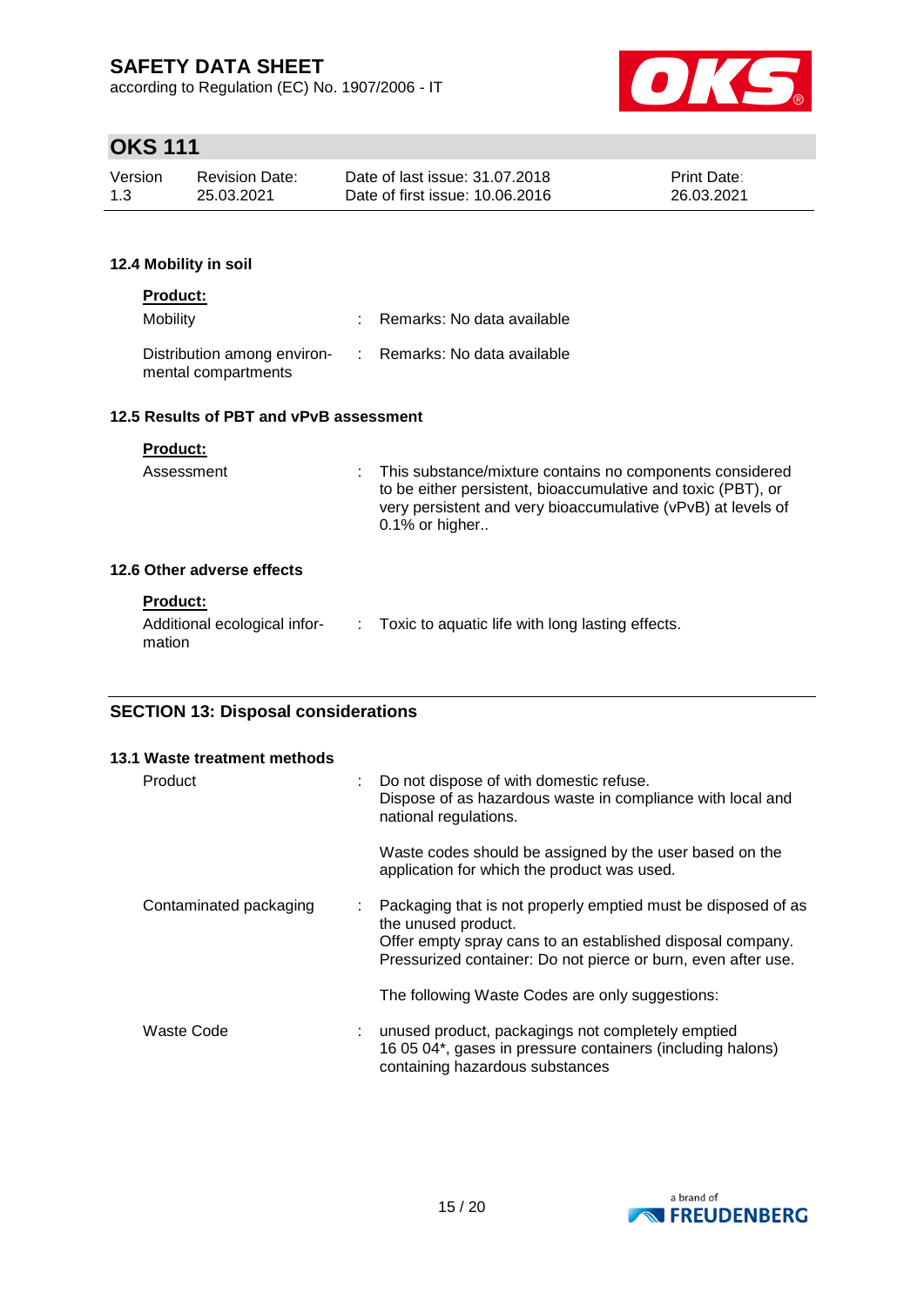according to Regulation (EC) No. 1907/2006 - IT



# **OKS 111**

| Version | Revision Date: | Date of last issue: 31.07.2018  | <b>Print Date:</b> |
|---------|----------------|---------------------------------|--------------------|
| 1.3     | 25.03.2021     | Date of first issue: 10.06.2016 | 26.03.2021         |

### **SECTION 14: Transport information**

#### **14.1 UN number**

| <b>ADN</b>                                                                                                                | ÷.                          | <b>UN 1950</b>                                                           |
|---------------------------------------------------------------------------------------------------------------------------|-----------------------------|--------------------------------------------------------------------------|
| <b>ADR</b>                                                                                                                |                             | <b>UN 1950</b>                                                           |
| <b>RID</b>                                                                                                                | t.                          | <b>UN 1950</b>                                                           |
| <b>IMDG</b>                                                                                                               | ÷.                          | <b>UN 1950</b>                                                           |
| <b>IATA</b>                                                                                                               | ÷.                          | <b>UN 1950</b>                                                           |
| 14.2 UN proper shipping name                                                                                              |                             |                                                                          |
| <b>ADN</b>                                                                                                                | ÷.                          | <b>AEROSOLS</b>                                                          |
| <b>ADR</b>                                                                                                                |                             | <b>AEROSOLS</b>                                                          |
| <b>RID</b>                                                                                                                | ÷.                          | <b>AEROSOLS</b>                                                          |
| <b>IMDG</b>                                                                                                               | ÷.                          | <b>AEROSOLS</b><br>(Hydrocarbons, C7-C9, n-alkanes, isoalkanes, cyclics) |
| <b>IATA</b>                                                                                                               | t.                          | Aerosols, flammable                                                      |
| 14.3 Transport hazard class(es)                                                                                           |                             |                                                                          |
| <b>ADN</b>                                                                                                                | ÷.                          | 2                                                                        |
| <b>ADR</b>                                                                                                                | ÷.                          | $\overline{2}$                                                           |
| <b>RID</b>                                                                                                                | $\mathcal{L}^{\mathcal{L}}$ | $\overline{2}$                                                           |
| <b>IMDG</b>                                                                                                               |                             | : 2.1                                                                    |
| <b>IATA</b>                                                                                                               |                             | : 2.1                                                                    |
| 14.4 Packing group                                                                                                        |                             |                                                                          |
| <b>ADN</b><br>Packing group<br><b>Classification Code</b><br>Labels                                                       | Đ.                          | Not assigned by regulation<br>5F<br>2.1                                  |
| <b>ADR</b><br>Packing group<br><b>Classification Code</b><br>Labels<br>Tunnel restriction code                            | ÷.                          | Not assigned by regulation<br>5F<br>2.1<br>(D)                           |
| <b>RID</b><br>Packing group<br><b>Classification Code</b><br><b>Hazard Identification Number</b><br>Labels<br><b>IMDG</b> |                             | Not assigned by regulation<br>5F<br>23<br>2.1                            |
| Packing group<br>Labels                                                                                                   | t                           | Not assigned by regulation<br>2.1                                        |

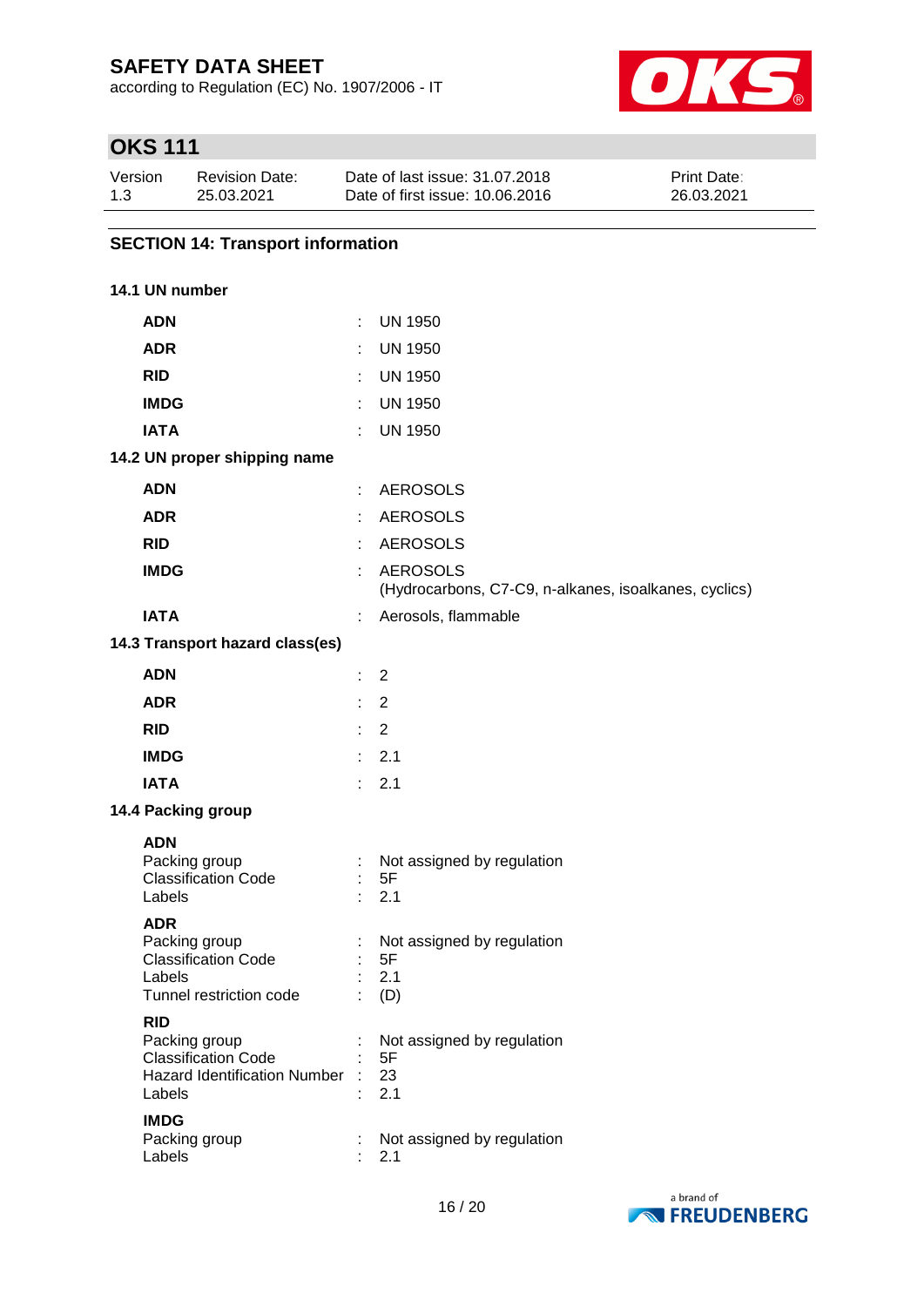according to Regulation (EC) No. 1907/2006 - IT



### **OKS 111**

| 1.3 | Version                 | <b>Revision Date:</b><br>25.03.2021                                                                  |   | Date of last issue: 31.07.2018<br>Date of first issue: 10.06.2016 | Print Date:<br>26.03.2021 |
|-----|-------------------------|------------------------------------------------------------------------------------------------------|---|-------------------------------------------------------------------|---------------------------|
|     | EmS Code                |                                                                                                      |   | $F-D$ , $S-U$                                                     |                           |
|     | aircraft)<br>Labels     | <b>IATA (Cargo)</b><br>Packing instruction (cargo<br>Packing instruction (LQ)<br>Packing group       |   | 203<br>Y203<br>Not assigned by regulation<br><b>Flammable Gas</b> |                           |
|     | ger aircraft)<br>Labels | <b>IATA (Passenger)</b><br>Packing instruction (passen-<br>Packing instruction (LQ)<br>Packing group | ÷ | 203<br>Y203<br>Not assigned by regulation<br><b>Flammable Gas</b> |                           |
|     |                         | <b>14.5 Environmental hazards</b>                                                                    |   |                                                                   |                           |
|     | <b>ADN</b>              | Environmentally hazardous                                                                            |   | yes                                                               |                           |
|     | <b>ADR</b>              | Environmentally hazardous                                                                            |   | yes                                                               |                           |
|     | <b>RID</b>              | Environmentally hazardous                                                                            |   | yes                                                               |                           |
|     | <b>IMDG</b>             | Marine pollutant                                                                                     |   | yes                                                               |                           |
|     |                         | <b>IATA (Passenger)</b><br><b>Environmentally hazardous</b>                                          |   | no                                                                |                           |
|     |                         | <b>IATA (Cargo)</b><br>Environmentally hazardous                                                     |   | no                                                                |                           |
|     |                         | 14.6 Special precautions for user                                                                    |   |                                                                   |                           |

The transport classification(s) provided herein are for informational purposes only, and solely based upon the properties of the unpackaged material as it is described within this Safety Data Sheet. Transportation classifications may vary by mode of transportation, package sizes, and variations in regional or country regulations.

#### **14.7 Transport in bulk according to Annex II of Marpol and the IBC Code**

| Remarks | Not applicable for product as supplied. |
|---------|-----------------------------------------|
|         |                                         |

#### **SECTION 15: Regulatory information**

#### **15.1 Safety, health and environmental regulations/legislation specific for the substance or mixture**

| REACH - Candidate List of Substances of Very High<br>Concern for Authorisation (Article 59). | : This product does not contain sub-<br>stances of very high concern (Regu-<br>lation (EC) No 1907/2006 (REACH),<br>Article 57). |
|----------------------------------------------------------------------------------------------|----------------------------------------------------------------------------------------------------------------------------------|
| REACH - List of substances subject to authorisation<br>(Annex XIV)                           | $:$ Not applicable                                                                                                               |

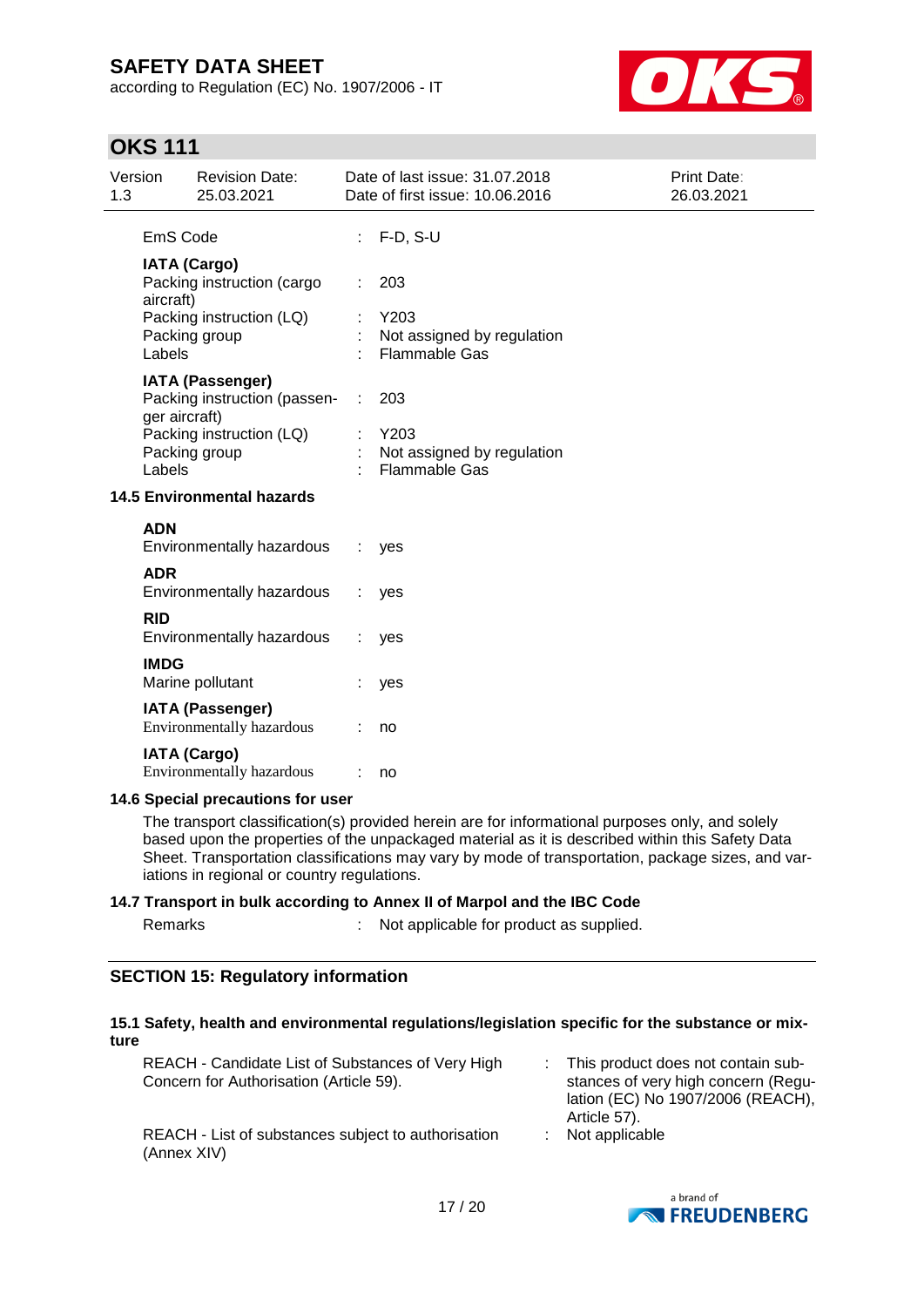according to Regulation (EC) No. 1907/2006 - IT



### **OKS 111**

| Version<br>1.3 |                                                                                                                                                                                                                        | <b>Revision Date:</b><br>25.03.2021                                          |  | Date of last issue: 31.07.2018<br>Date of first issue: 10.06.2016           |    | <b>Print Date:</b><br>26.03.2021 |
|----------------|------------------------------------------------------------------------------------------------------------------------------------------------------------------------------------------------------------------------|------------------------------------------------------------------------------|--|-----------------------------------------------------------------------------|----|----------------------------------|
|                |                                                                                                                                                                                                                        | Regulation (EC) No 1005/2009 on substances that de-<br>plete the ozone layer |  |                                                                             |    | Not applicable                   |
|                | Regulation (EU) 2019/1021 on persistent organic pollu-<br>tants (recast)                                                                                                                                               |                                                                              |  |                                                                             | ÷  | Not applicable                   |
|                | Regulation (EC) No 649/2012 of the European Parlia-<br>ment and the Council concerning the export and import<br>of dangerous chemicals                                                                                 |                                                                              |  |                                                                             |    | Not applicable                   |
|                | REACH - Restrictions on the manufacture, placing on<br>the market and use of certain dangerous substances,<br>preparations and articles (Annex XVII)                                                                   |                                                                              |  |                                                                             | ÷. | Not applicable                   |
|                | P <sub>2</sub>                                                                                                                                                                                                         |                                                                              |  |                                                                             |    |                                  |
|                | Seveso III: Directive 2012/18/EU of the European Parliament and of the Council on the control of<br>major-accident hazards involving dangerous substances.<br><b>ENVIRONMENTAL</b><br>E <sub>2</sub><br><b>HAZARDS</b> |                                                                              |  |                                                                             |    |                                  |
|                | 18                                                                                                                                                                                                                     |                                                                              |  | Liquefied extremely flam-<br>mable gases (including<br>LPG) and natural gas |    |                                  |
|                | P <sub>3</sub> b                                                                                                                                                                                                       |                                                                              |  | <b>FLAMMABLE AEROSOLS</b>                                                   |    |                                  |
|                | Volatile organic compounds<br>Directive 2010/75/EU of 24 November 2010 on industrial<br>÷<br>emissions (integrated pollution prevention and control)<br>Volatile organic compounds (VOC) content: 81,12 %              |                                                                              |  |                                                                             |    |                                  |

#### **Other regulations:**

Take note of Directive 94/33/EC on the protection of young people at work or stricter national regulations, where applicable.

Legislative Decree April 9,2008, 81 (Implementation of Article 1 of the Law of 3 August 2007, n. 123, concerning the protection of health and safety in the workplace.) and subsequent amendments

Legislative Decree April 3, 2006, n.152, (Environmental standards) and subsequent amendments

Legislative Decree February 6, 2009, 21 (Regulations for the execution of the provisions laid down in Regulation (EC) no. 648/2004 on detergents)

#### **15.2 Chemical safety assessment**

This information is not available.

#### **SECTION 16: Other information**

# **Full text of H-Statements**

H220 : Extremely flammable gas.

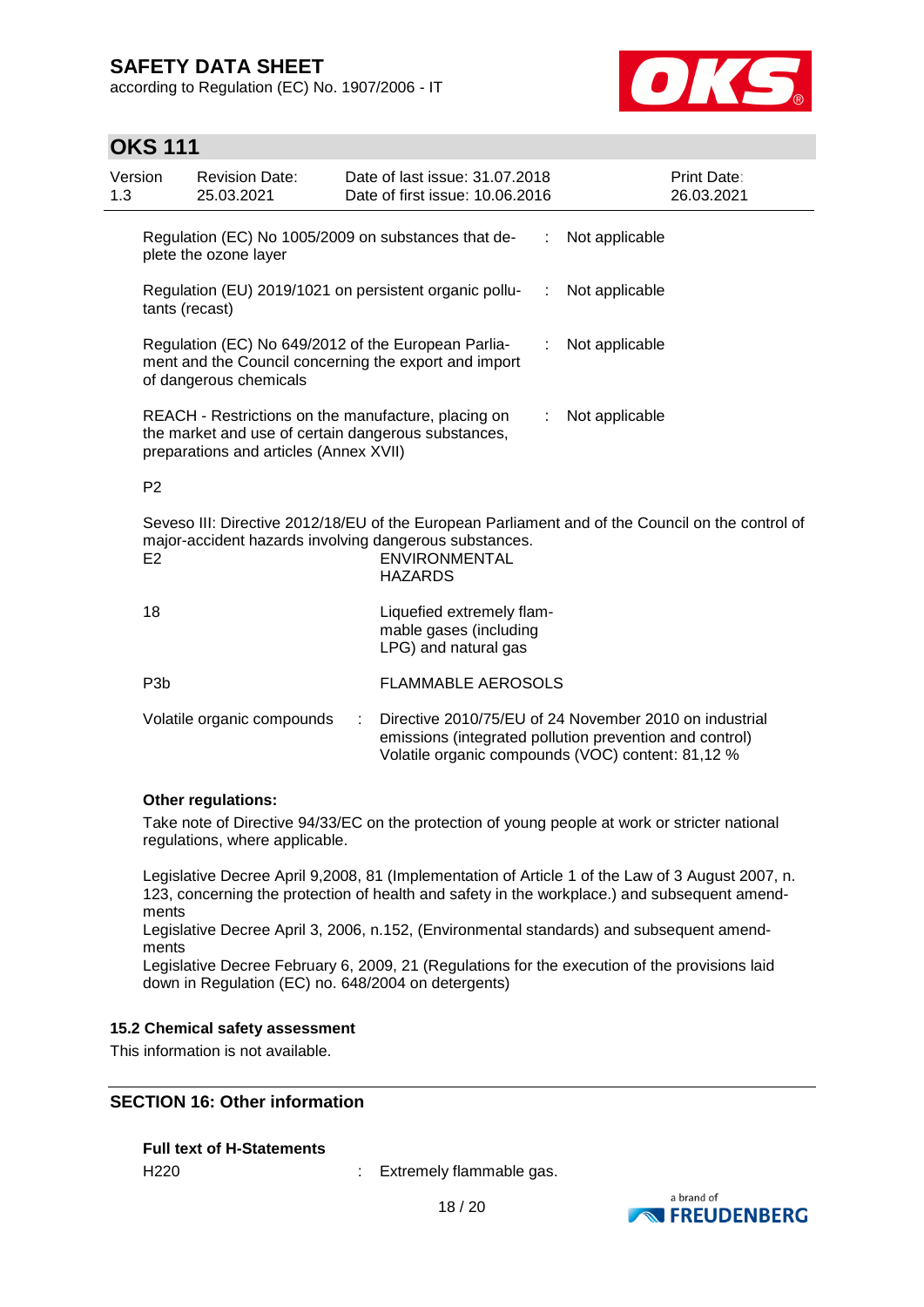according to Regulation (EC) No. 1907/2006 - IT



### **OKS 111**

| Version<br>1.3                                               | <b>Revision Date:</b><br>25.03.2021     | Date of last issue: 31.07.2018<br>Date of first issue: 10.06.2016                                                                                                                                                                                                                                                                                                                                                                                                                         | Print Date:<br>26.03.2021 |
|--------------------------------------------------------------|-----------------------------------------|-------------------------------------------------------------------------------------------------------------------------------------------------------------------------------------------------------------------------------------------------------------------------------------------------------------------------------------------------------------------------------------------------------------------------------------------------------------------------------------------|---------------------------|
| H <sub>225</sub><br>H <sub>280</sub><br>H304<br>H336<br>H411 |                                         | Highly flammable liquid and vapour.<br>Contains gas under pressure; may explode if heated.<br>May be fatal if swallowed and enters airways.<br>May cause drowsiness or dizziness.<br>Toxic to aquatic life with long lasting effects.                                                                                                                                                                                                                                                     |                           |
|                                                              | <b>Full text of other abbreviations</b> |                                                                                                                                                                                                                                                                                                                                                                                                                                                                                           |                           |
| Note C                                                       |                                         | Some organic substances may be marketed either in a specif-                                                                                                                                                                                                                                                                                                                                                                                                                               |                           |
|                                                              | Note U (table 3.1)                      | ic isomeric form or as a mixture of several isomers. In this<br>case the supplier must state on the label whether the sub-<br>stance is a specific isomer or a mixture of isomers.<br>When put on the market gases have to be classified as "Gas-                                                                                                                                                                                                                                         |                           |
|                                                              |                                         | es under pressure", in one of the groups compressed gas,<br>liquefied gas, refrigerated liquefied gas or dissolved gas. The<br>group depends on the physical state in which the gas is pack-<br>aged and therefore has to be assigned case by case. The<br>following codes are assigned: Press. Gas (Comp.) Press. Gas<br>(Liq.) Press. Gas (Ref. Liq.) Press. Gas (Diss.) Aerosols shall<br>not be classified as gases under pressure (See Annex I, Part<br>2, Section 2.3.2.1, Note 2). |                           |

ADN - European Agreement concerning the International Carriage of Dangerous Goods by Inland Waterways; ADR - European Agreement concerning the International Carriage of Dangerous Goods by Road; AIIC - Australian Inventory of Industrial Chemicals; ASTM - American Society for the Testing of Materials; bw - Body weight; CLP - Classification Labelling Packaging Regulation; Regulation (EC) No 1272/2008; CMR - Carcinogen, Mutagen or Reproductive Toxicant; DIN - Standard of the German Institute for Standardisation; DSL - Domestic Substances List (Canada); ECHA - European Chemicals Agency; EC-Number - European Community number; ECx - Concentration associated with x% response; ELx - Loading rate associated with x% response; EmS - Emergency Schedule; ENCS - Existing and New Chemical Substances (Japan); ErCx - Concentration associated with x% growth rate response; GHS - Globally Harmonized System; GLP - Good Laboratory Practice; IARC - International Agency for Research on Cancer; IATA - International Air Transport Association; IBC - International Code for the Construction and Equipment of Ships carrying Dangerous Chemicals in Bulk; IC50 - Half maximal inhibitory concentration; ICAO - International Civil Aviation Organization; IECSC - Inventory of Existing Chemical Substances in China; IMDG - International Maritime Dangerous Goods; IMO - International Maritime Organization; ISHL - Industrial Safety and Health Law (Japan); ISO - International Organisation for Standardization; KECI - Korea Existing Chemicals Inventory; LC50 - Lethal Concentration to 50 % of a test population; LD50 - Lethal Dose to 50% of a test population (Median Lethal Dose); MARPOL - International Convention for the Prevention of Pollution from Ships; n.o.s. - Not Otherwise Specified; NO(A)EC - No Observed (Adverse) Effect Concentration; NO(A)EL - No Observed (Adverse) Effect Level; NOELR - No Observable Effect Loading Rate; NZIoC - New Zealand Inventory of Chemicals; OECD - Organization for Economic Co-operation and Development; OPPTS - Office of Chemical Safety and Pollution Prevention; PBT - Persistent, Bioaccumulative and Toxic substance; PICCS - Philippines Inventory of Chemicals and Chemical Substances; (Q)SAR - (Quantitative) Structure Activity Relationship; REACH - Regulation (EC) No 1907/2006 of the European Parliament and of the Council concerning the Registration, Evaluation, Authorisation and Restriction of Chemicals; RID - Regulations concerning the International Carriage of Dangerous